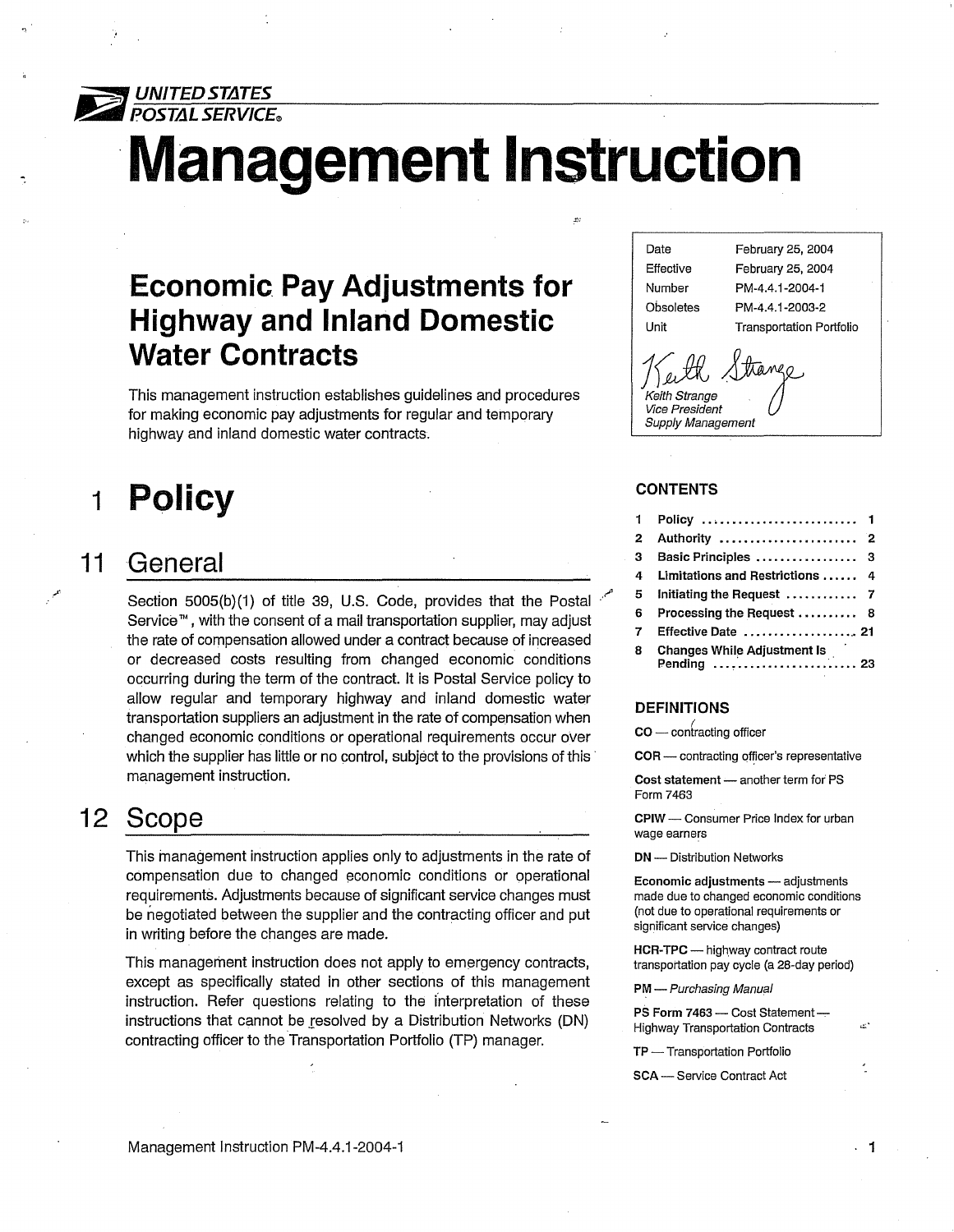### **2 Authority**

### **21 General**

The contracting officer (CO) or the contracting officer's representative (COR) is responsible for approving or disapproving all contract compensation adjustments covered by this management instruction. The TP manager is responsible for conducting periodic reviews of contract adjustments at the DNs. The COR may approve adjustments up to 10 percent of the annual contract rate. Adjustments exceeding 10 percent must be approved by the CO. Adjustments made under the provisions of this management instruction may be made only with the consent of the supplier except for exceptions noted in other sections of this document and stated in the contract.

### **22 Criteria for Approval**

The supplier's full request for economic adjustment may be granted if:

- a. The requested amount is less than or equal to the allowable amount, or
- b. The supplier has completed the appropriate section of PS Form 7463, Cost Statement - Highway Transportation Contracts (also called the cost statement) requesting that the CO grant the maximum adjustment based on either:
	- (1) The Consumer Price Index Urban Wage Earner (CPIW) numbers available when the adjustment is processed, or
	- (2) The application of a new wage determination. Economic adjustments due to the application of new wage determinations occur only as a result of the determination of minimum prevailing Service Contract Act (SCA) wages and fringe benefits applicable at the beginning of a renewal period, or when an increased or decreased wage determination is otherwise applied to the contract and becomes applicable to the contract by operation of law, and the supplier increases or decreases wages or fringe benefits of employees working on the contract in order to comply with the SCA. Such adjustments are determined in accordance with Postal Service Purchasing Manual (PM) Clause 9-12, Fair Labor Standards Act and Service Contract Act - Price Adjustment (January 1997).

Except as noted above, requests for less than the allowable amount may not be adjusted upward.

*.. ;.:•* 

~;./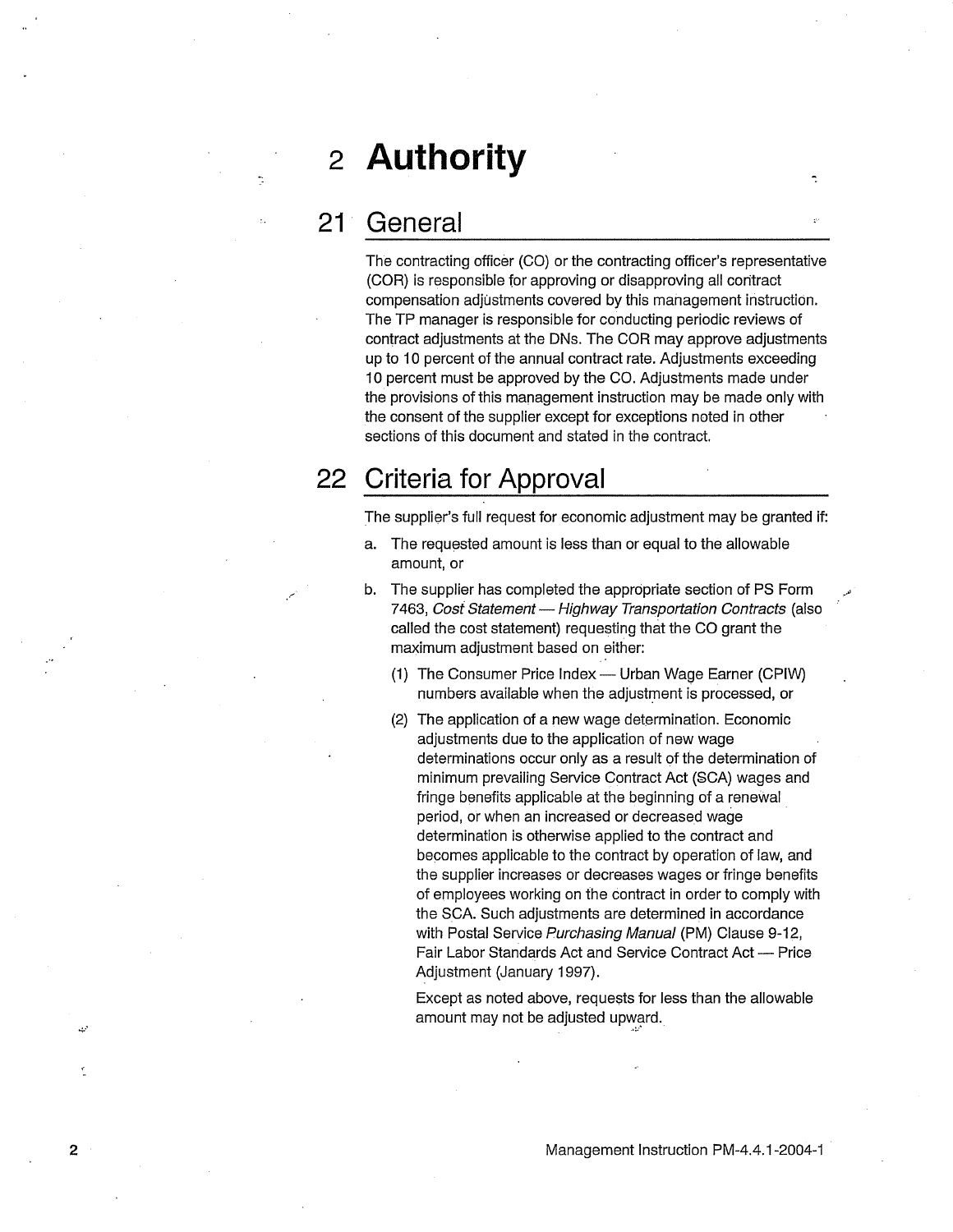### **3 B.asic Principles**

The following basic principles apply to the adjustment process:

- a. A request for an adjustment in the rate of compensation may be initiated by the supplier or the Postal Service. Postal Service-initiated adjustments other than those related to the cost of fuel are limited to the amount of increases granted during the term of the contract. Any exception to the above policy must be stated in the contract.
- b. To be eligible for an economic adjustment, the supplier must submit, prior to the contract award, a completed PS Form 7468-A, Highway Transportation Contract — Bid or Renewal Worksheet.
- c. PS Form 7463 is designed to identify the supplier's operating cost items at the beginning and end of the period for which an adjustment is requested. To receive consideration for an adjustment in compensation, the supplier must provide documented evidence of actual increased costs on those items requiring documentation.
- d. Cases involving suspected fraud require the CO to submit a written report, accompanied by supporting evidence, to the Transportation Portfolio manager. The manager may refer the file to the Office of the Inspector General for review and investigation.
- e. When a completed PS Form 7463 is submitted to the CO, it becomes the basis not only for the requested adjustment but also for comparison with future costs.
- f. The Postal Service will not allow a contract rate adjustment for the purpose of recovering a deficiency in income in cases where the proposal or renewal price was predicated on revenue to be derived from other sources that did not materialize or that did materialize but were later lost.
- g. The supplier is expected to conduct an efficient operation *and*  provide equipment that reflects favorably on the Postal Service's image.
- h. Decreases in the cost of specific items due to the supplier's initiative will be used to offset increases in other items only to the extent that increases were previously granted for these specific items during the contract term, with the following exceptions:
	- (1) When the supplier chooses to initiate fuel conservation measures, the CO will allow the realignment of the cost statement (PS Form 7463) such that affected line items may be increased to the extent of the corresponding reduction in the fuel line. If, for example, a supplier purchases new equipment that is more fuel-efficient than that presently operated, any cost savings realized from lower fuel

3

.'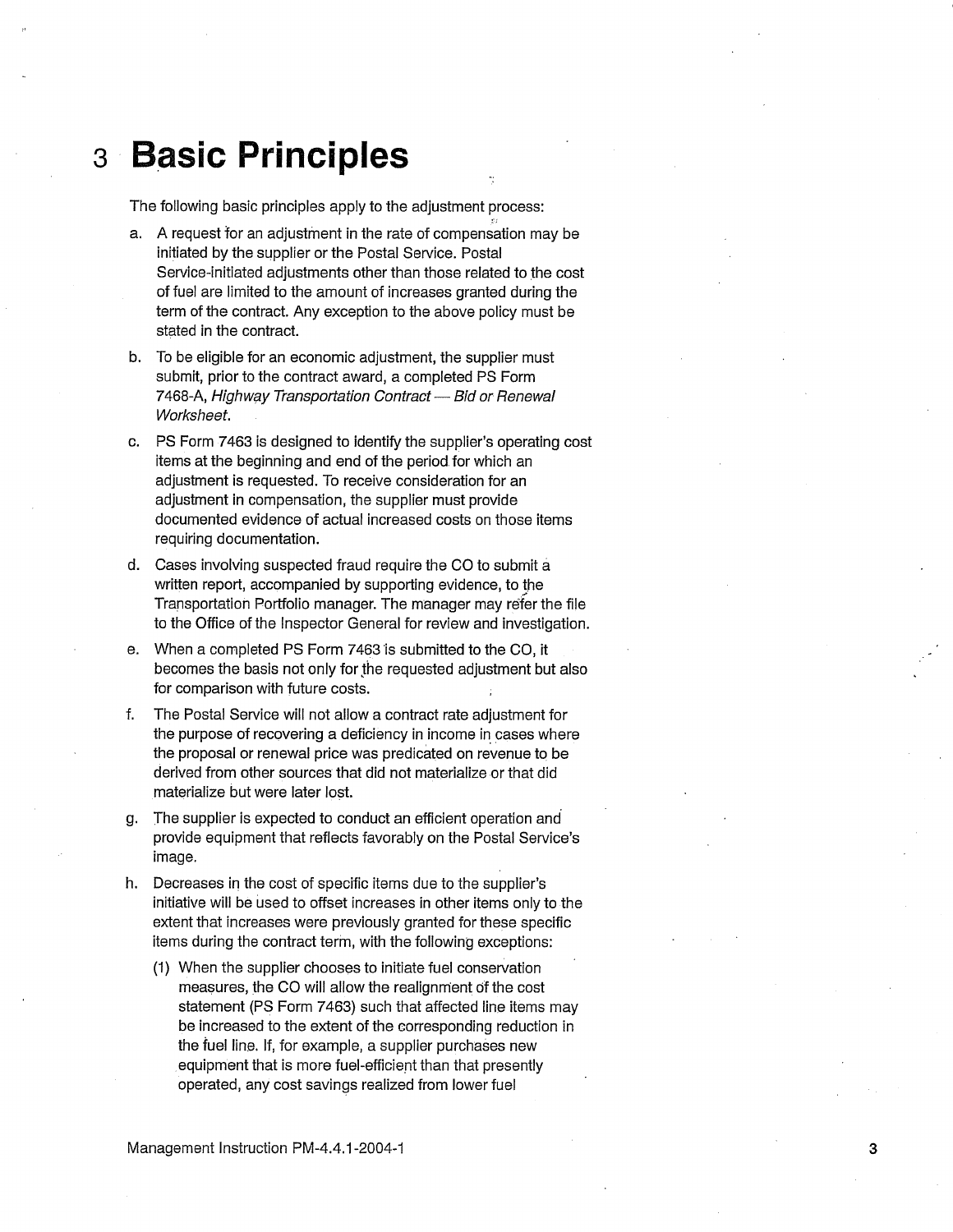consumption may be reallocated to another line item(s). This amount is to be in addition to the consumer price index (CPI) computation normally allowed for the change in equipment.

- (2) When suppliers request a realignment of costs under these provisions, they must identify in writing to the CO the specific conservation action they propose to take or have taken and the corresponding line item(s) in the cost statement to be adjusted.
- (3) The Postal Service does not expect to benefit directly from a supplier's reduced operating costs. Only increased costs applicable to the specific contract services may be considered.

### **4 Limitations and Restrictions**

### **41 Adjustments**

Adjustments are allowed only for cost changes that occur during the contract term or as otherwise specified in this management. instruction.

### **42 Proposal Errors**

Proposal errors or omissions in the supplier's cost statement are the responsibility of the supplier. The Postal Service does not allow adjustments for them, except as discussed in chapter 4. of the Purchasing Manual.

### **43 Eligibility Periods**

4

ć.

Adjustments are not allowed before the beginning of the 14th highway contract route transportation pay cycle (HCR-TPC) after proposal closing or the beginning of the 8th HCR-TPC in which the renewal was effective after the effective date of the contract renewal and not before the beginning of the 14th HCR-TPC (including the HCR-TPC of the last effective adjustment) thereafter, except that one-line adjustments may be allowed as stated in subchapter 44. The CPIW comparison date on a novated or subcontracted contract is the same as the previous supplier's comparison date.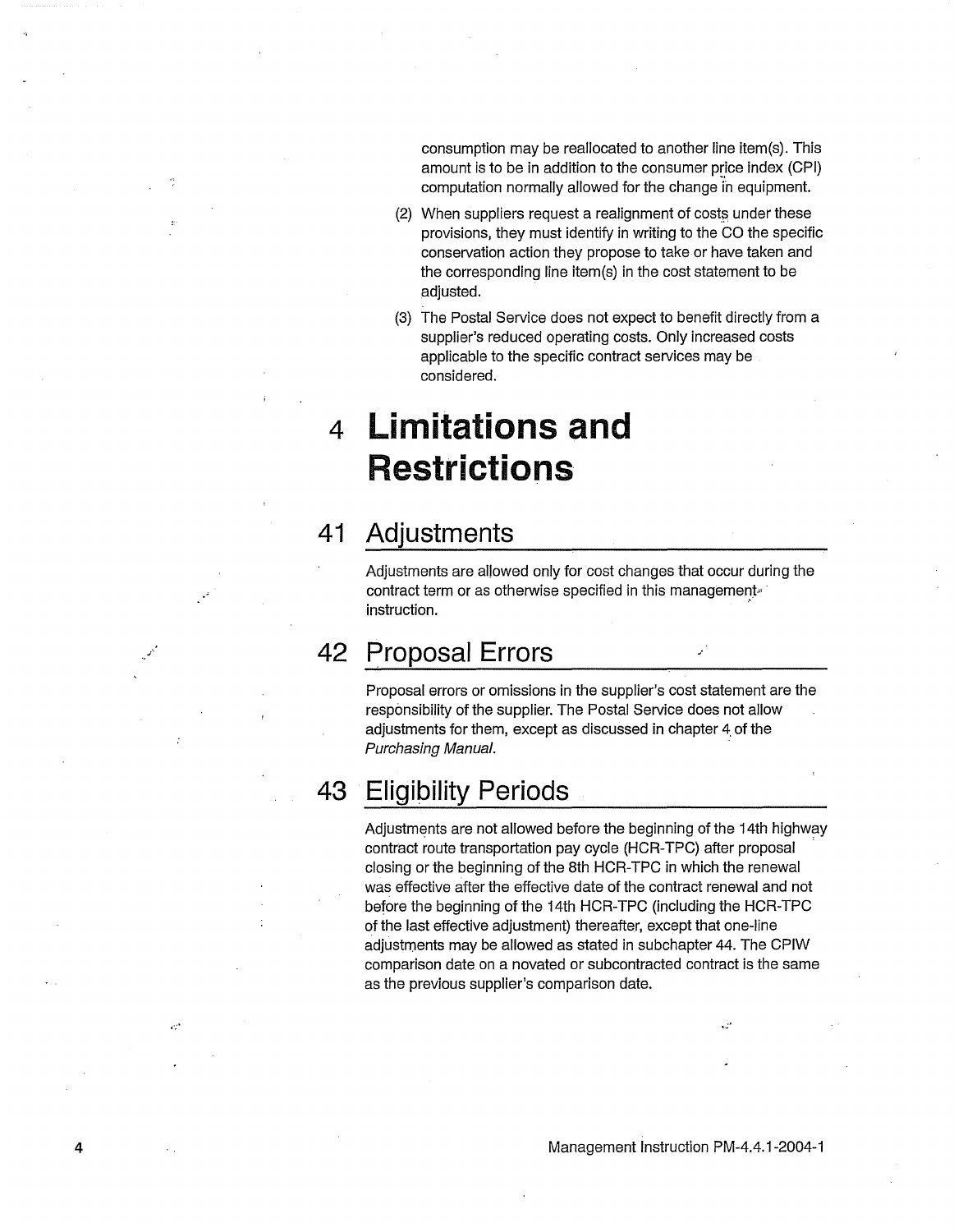### **44 One-Line Adjustments**

One-line adjustments must be processed and approved as outlined in chapter 6 of this management instruction. In instances where a one-line adjustment will result in a changed cost to another line item, the affected line item(s) (e.g., change in equipment, fuel cost, or insurance (gross receipts) may also be adjusted. Adjustments that increase or decrease the supplier's compensation may be processed as one-line adjustments due to the changed conditions listed below:

- a. Fuel price changes. This section does not apply to highway transportation contracts that require the supplier to purchase all fuel (with limited exceptions) from fueling servicer(s) designated by the CO. For such contracts, pay adjustments based upon changes in fuel prices are determined in accordance with Part I of the Fuel Purchase Instructions included in the contract.
- b. The application of a new wage determination. Economic adjustments due to the application of new wage determinations occur only as a result of the determination of minimum prevailing SCA wages and fringe benefits applicable at the beginning of a renewal period, or when an increased or decreased wage determination is otherwise applied to the contract and becomes applicable to the contract by operation of law, and the supplier increases or decreases wages or fringe benefits of employees working on the contract in order to comply with the SCA. Such adjustments are determined in accordance with PM Clause 9-12, Fair Labor Standards Act and Service Contract-Act - Price Adjustment (January 1997).
- c. Insignificant minor service changes that affect one line item.
- d. Adjustments to documented line items. Documented line items may be adjusted as part of a regular economic pay adjustment or in conjunction with a, b, and c above or with a negotiated service change. Adjustments to documented line items will be retroactive to the date costs were incurred provided that the supplier notified the CO of increases within 60 days of the supplier's knowledge df increases.

### **45 Fuel Adjustments (Renewal Only)**

This section does not apply to highway transportation contracts that require the supplier to purchase all fuel (with limited exceptions) from fueling servicer(s) designated by the CO. For such contracts, pay adjustments based upon changes in fuel prices are determined in accordance with Part I of the Fuel Purchase Instructions included in the contract.

The following limitations apply to renewal fuel adjustments:

a. At the time of negotiation of a renewal contract, the supplier must show the then-approved cost for fuel as the cost of fuel for the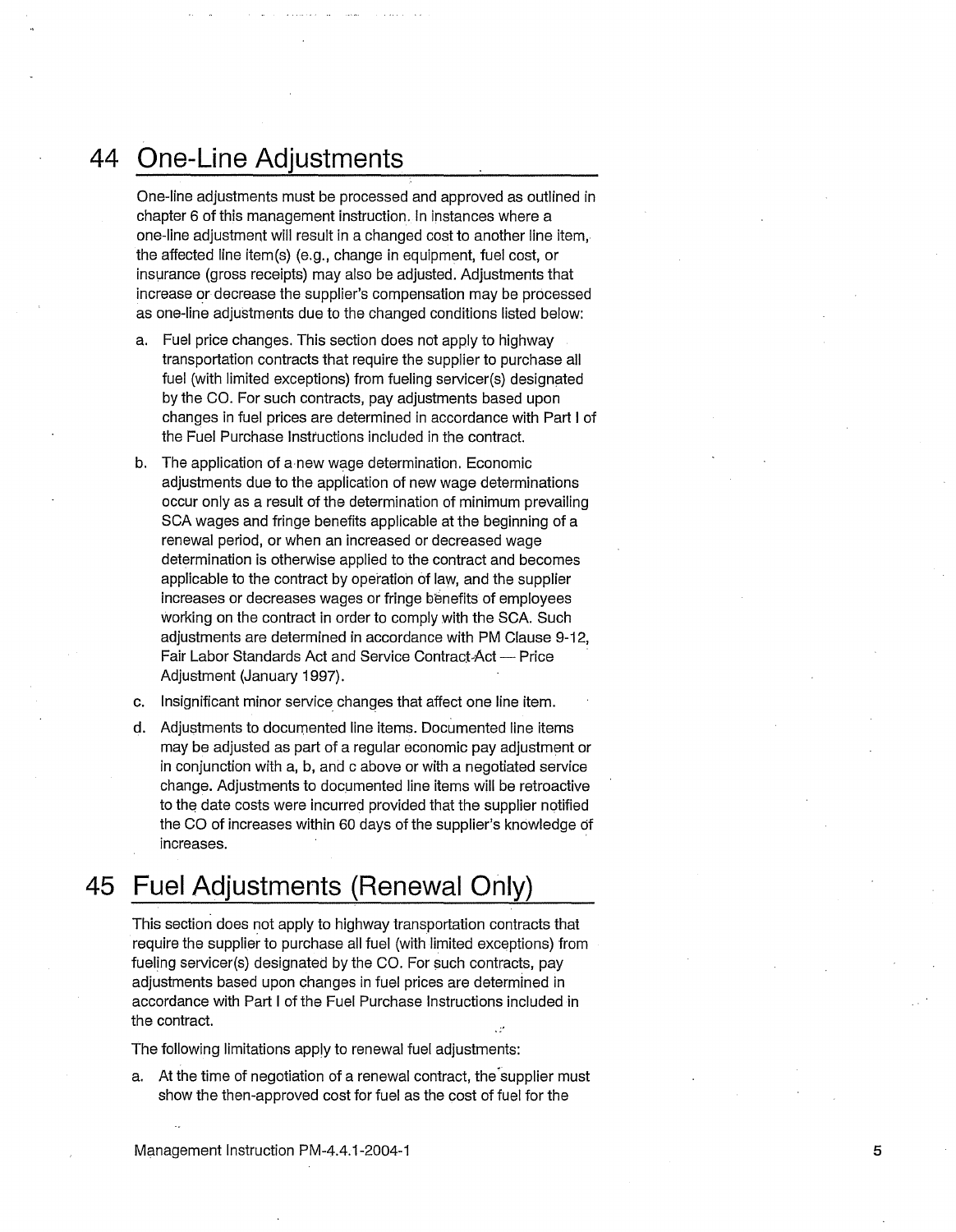renewed contract. On the effective date of renewal, if the supplier's average cost of fuel for the immediately preceding 28-day period has increased or decreased by 5 cents or more per gallon from the renewal price, a one-line fuel adjustment effective on the day of the renewal may be allowed, provided that the request is received within 60 days after the renewal date. The effective date for a fuel cost adjustment received later than 60 days after the renewal date will be calculated as outlined in subchapter 73. If the CO has reason to believe that a supplier's cost for fuel has decreased sufficiently since signing the renewal contract, the CO will require the supplier to complete a new certificatidn of the fuel cost for the immediately preceding 28-day period. If the supplier's cost of fuel has in fact decreased by 5 cents or more per gallon, the new cost will be effective as of the date of renewal.

b. In instances where a supplier's average cost of fuel has not increased or decreased by 5 cents or more per gallon on the effective date of renewal, there will be no change in the rate. However, the supplier will be allowed a one-line fuel adjustment in accordance with the current instructions whenever the average cost of fuel changes by 5 cents or more per gallon from the renewal cost.

.'.

### **46 Unanticipated Costs** .•

*... /* 

All adjustments during the first 13 HCR-TPCs of a new contract, or during the first 7 HCR-TPCs of a renewal contract, are further restricted to those items that could not have been reasonably anticipated at the time of the proposal submission or contract renewal, whichever is later. Adjustments in rate of compensation during the first 7 or 13 HCR-TPCs for any reason other than those listed in subchapter 44 may be made only with the prior written approval of the TP manager.

#### **47 Nonallowable Increases**

Nonallowable increases consist of:

- a. Cost increases for items that were omitted in the original or renewal cost statement.
- b. Increased labor cost resulting from a supplier's choice to hire a driver or supervisor in lieu of personal operation during the term of the contract, except as provided for in q(4) of subchapter 62.
- c. Rate of pay on emergency contracts. Exceptions are made for fuel cost increases after an emergency contract has been in effect for 56 days. One-line fuel adjustments may not have an effective date prior to 56 days from start of contract regardless of certification date. To be considered for a fuel adjustment, the supplier is required to identify both fuel consumption and cost per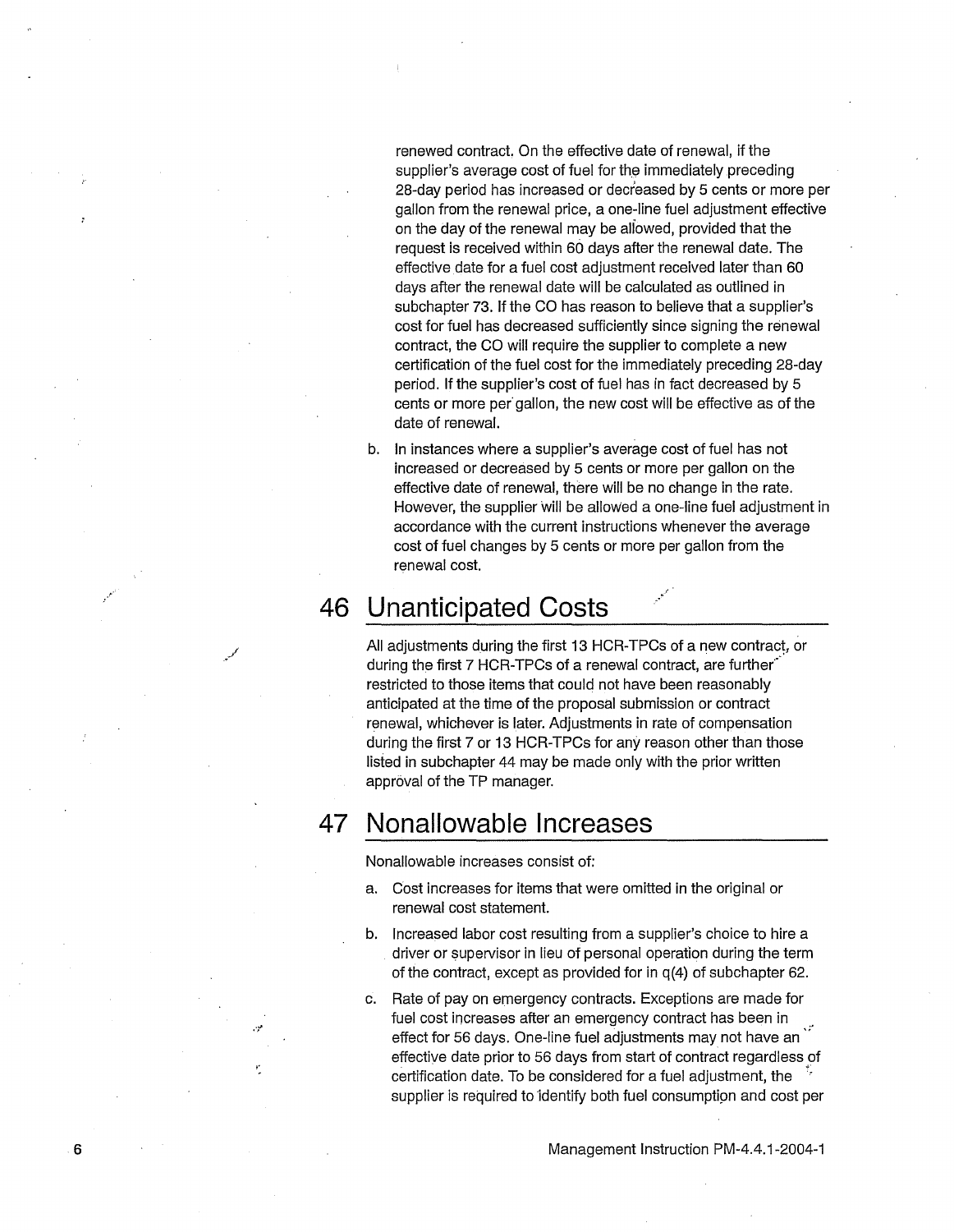gallon concurrent with or prior to start of the contract. The allowable increase or decrease is limited by the actual amount of change in the cost per gallon of fuel, provided that the amount of change must be at least 5 cents per gallon.

### **48 Adjustment Limits**

Adjustment limits are as follows:

- a. Adjustments in the rate of compensation for PS Form 7463, lines 1 B, 5, and 17, are limited to an amount that does not exceed the CPIW percentage change.
- b. Adjustments in the rate of compensation for non-CPIW line items are limited to the actual cost changes documented by the supplier.

#### **5 Initiating the Request**

#### **51 Supplier Responsibility**

To initiate an adjustment request, the supplier must complete and submit PS Form 7463 and the required documentation to the CO.

**Note:** PS Form 7463 is available from the CO upon request. The supplier should verify the information in column I on receipt.

#### **52 Postal Service Responsibility**

#### 521 **Completion and Verification of PS Form 7463**

Upon receipt of the request for adjustment PS Forms, the CO will forward the PS Forms to the supplier within 5 working days, with PS Form 7463, column I, completed to show (whichever is later):

- .a. The last approved cost and the CPIW number used in developing the current column I, or
- b. The CPIW number in effect the month prior to the date of proposal closing or renewal.

Other pertinent PS Forms are to be sent to the supplier at this time. The CO will also advise the supplier of the CPIW number available when the PS Forms are mailed and alert the supplier to verify column I.

- 2

 $,$ , 522 **Review of PS Form 7463** 

, . . ,

When completed PS Forms are received from the supplier, the CO must verify them through an itemized comparison with the last approved PS Form 7463.

Management Instruction PM-4.4.1-2004-1 7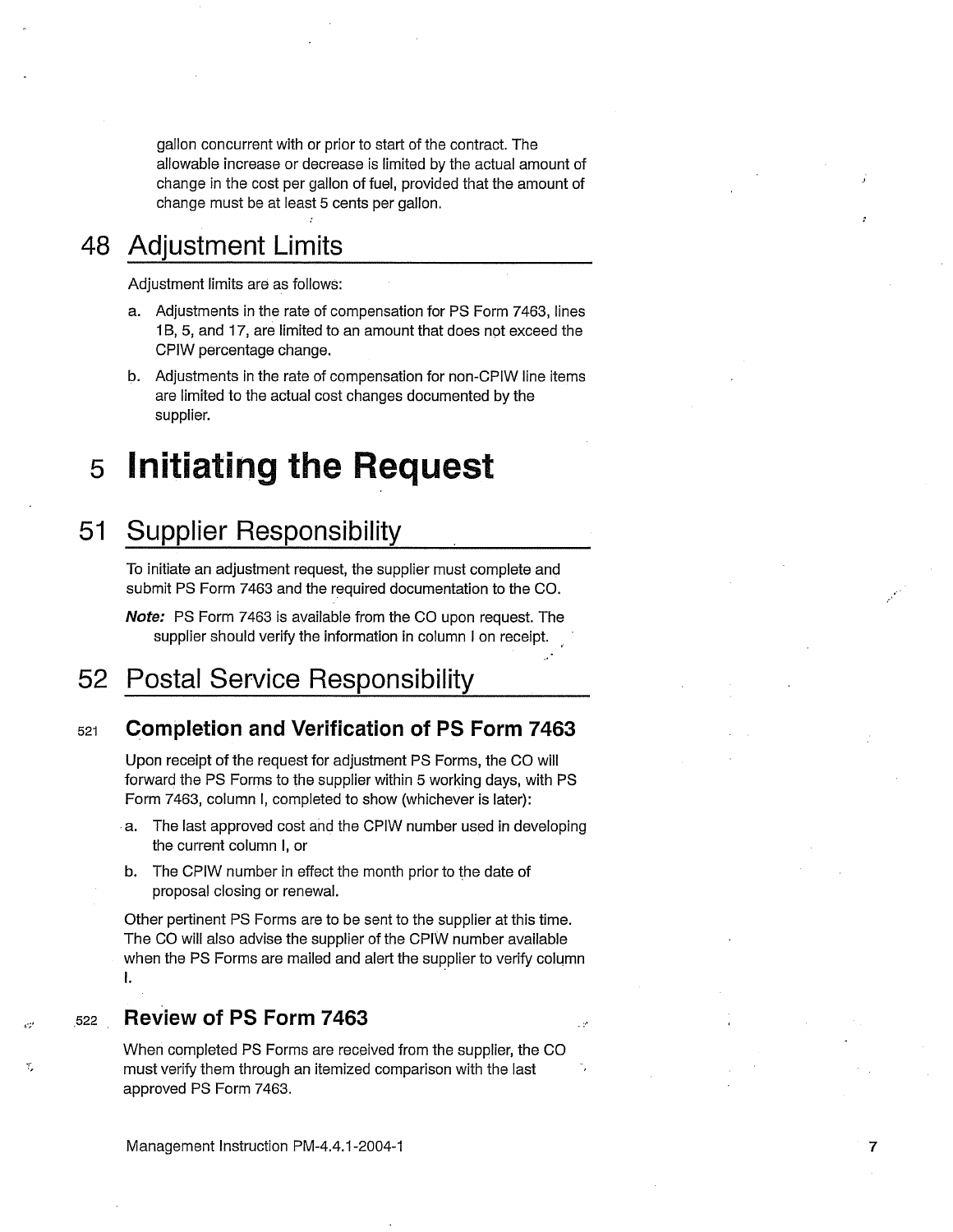### <sup>523</sup>**Analysis and Approval of Adjustment(s)**

After a specialist completes an initial review of the adjustment(s), the CO's designee must review the entire file. The CO or COR, as appropriate, must approve or disapprove the adjustment(s). The CO is responsible for ensuring that the adjustment file contains all PS Forms, correspondence, and documentation concerning the request.

#### <sup>524</sup>**Documentation of Adjustments**

Each file must contain an itemized summary showing the reason for each non-CPIW-changed line item.

### **6 Processing the Request**

### **61 Completing Within 28 Days**

The adjustment request must be completed within 28 days after receipt of a completed PS Form 7463 and other pertinent documentation.

### **62 Analyzing.PS Form 7463**

PS Form 7463 analysis consists of the following:

- ,... **a. Item 1** 
	- (1) Item 1A, Vehicle Cost
		- (a) The annual vehicie cost should reflect the sum of the depreciation and the interest paid on the vehicle(s) purchased or leased as shown on the last approved cost statement.
		- (b) The annual cost of each vehicle is subject to individual adjustment only when replacement equipment is placed in service on the route. The value of the replacement equipment must exceed the present value in order for the additional compensation to be considered. When a supplier changes equipment on the route, the allowable increase is determined as follows:
			- (i) Identify whichever is the later of:
				- (a) the CPIW number used in computing the most recent adjustment due to replaced equipment, or
				- (b) the CPIW number of the month prior to the ·solicitation proposal closing date.
			- (ii) Establish the percentage change formula using the procedure in part 632.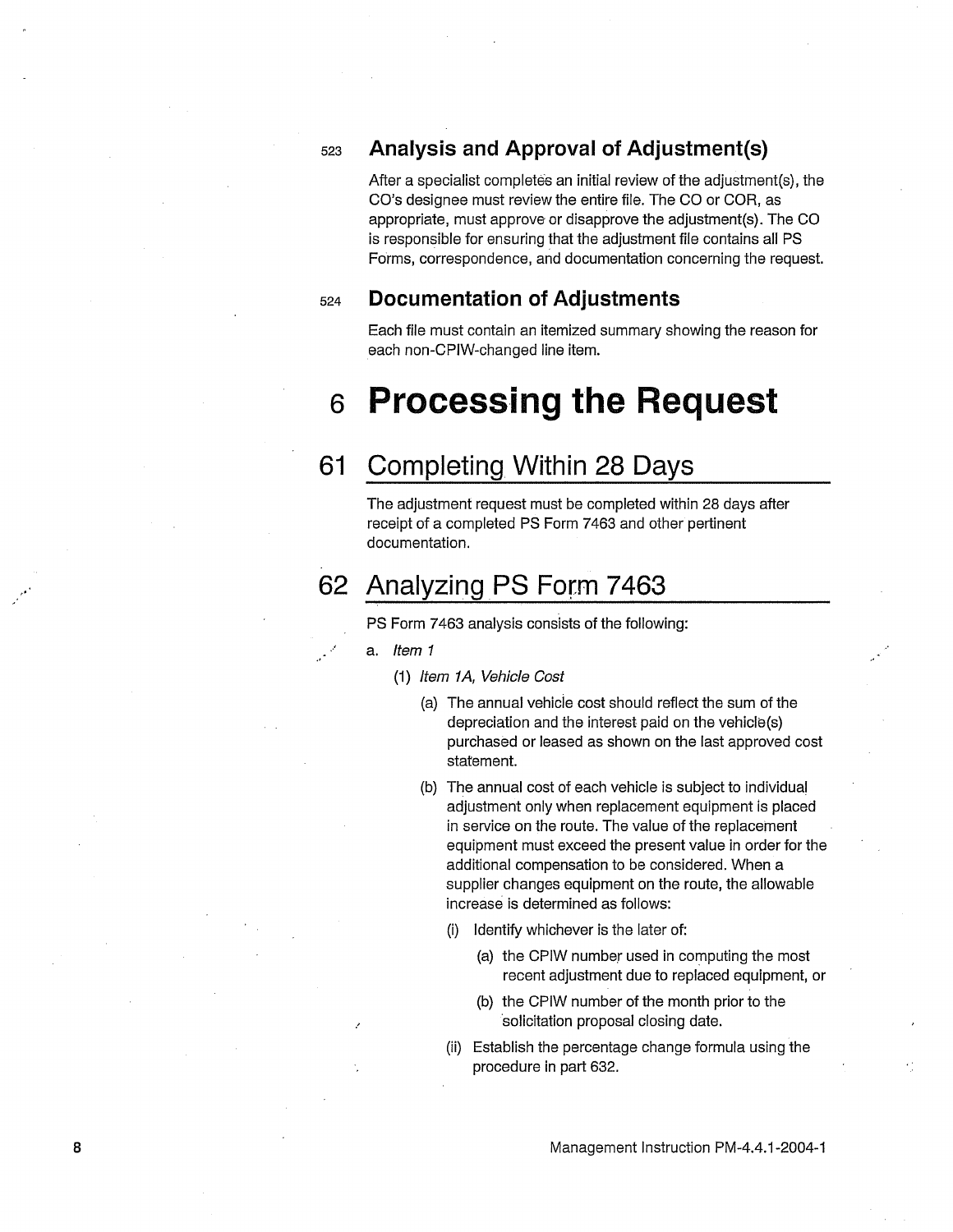(c) If the supplier agrees, use CPIW computation dates that will yield less than the maximum dollar adjustment which the supplier may otherwise be eligible. As an example, based on previous adjustments for equipment changes, the supplier may be eligible to use a comparison period from August 1996 to August 2001. To keep the contract rate competitive, the supplier may use a comparison period that will produce a total dollar increase that is less than the period cited above (e.g., August 1996 to August 2000). The maximum adjustment to which the supplier will be entitled; however, may not exceed the amount determined by the CPIW computation.

**Exception:** The Transportation Portfolio manager may authorize the CO to approve an increase in excess of CPIW for equipment replacement cost (purchased or leased) in unusual or unique situations. The supplier must provide complete documentation justifying an exception.

- (d) All replacement equipment involved in requests for economic cost adjustment must be properly documented and inspected as directed by the CO.
- (e) A supplier may be granted an increase in the cost of leased equipment, provided that such an increase has actually been incurred. However, the allowable amount of the adjustment is limited to the same guidelines as outlined in subchapter 62.
- (f) The approved annual cost divided by the annual miles equals the new rate per mile. The rate per mile (unit cost) will be carried out five decimal places.
- (2) Item 1B, Operational Cost. This includes cost of repairs, repair labor, tires, and other miscellaneous operational costs not carried in other line items on this form. The allowable increase in this line is the amount determined by using procedures outlined in subchapter 63. (No documentation is required.)
- b. Item 2, Taxes

. -

This is for personal property taxes for vehicles to be used on the route or other business taxes specifically required to operate the mail transportation business. Documentation, such as a tax receipt or tax bill, is required.

c. Item 3, Vehicle Registration

This should show registration fees-for all vehicles used on the route. Any increase in cost incurred by the supplier as a result of increased registration fees is allowed only when properly documented.

9

·'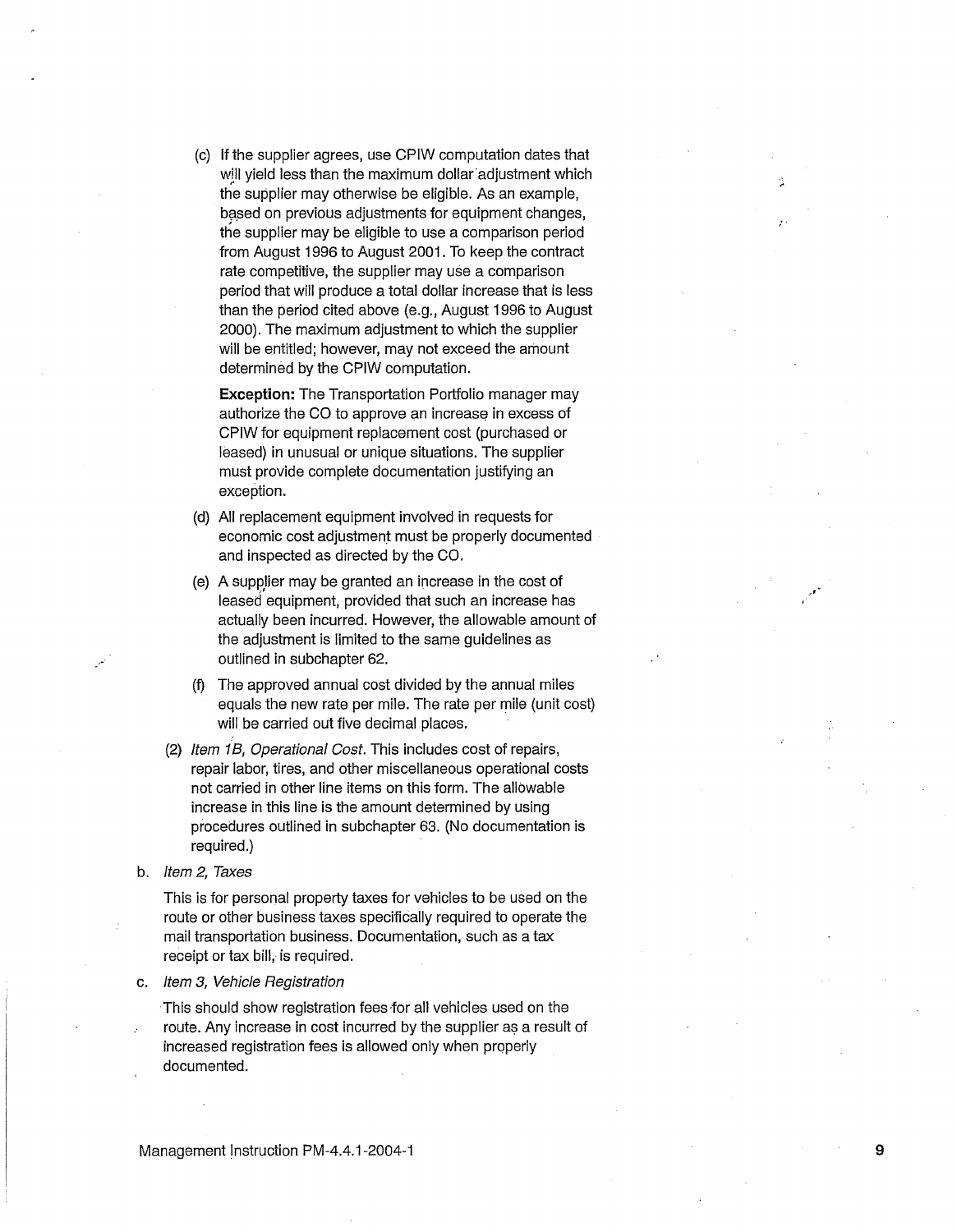d. Item 4, Miscellaneous

This is for listing miscellaneous expenses associated with the annual cost (not contract term cost) for the service.

e. Item 5, General Overhead Cost

General overhead includes all management expenses not included in other line items. Included are general supervision and all related supervisory costs (not included in line item 17) such as telephone. office expenses, garage rents, parking fees, bulk fuel handling cost, terminal cost, interest and insurance (except interest and insurance on vehicles, etc.). The allowable adjustment in this line item is the amount determined by using procedures outlined in section 163. (No documentation is required.)

f. Item 6, Fuel

This section does not apply to highway transportation contracts that require the supplier to purchase all fuel (with limited exceptions) from fueling servicer(s) designated by the CO. For such contracts, pay adjustments based upon changes in fuel prices are determined in accordance with Part I of the Fuel Purchase Instructions included in the contract.

- (1) Certification. All cost adjustments for fuel are based on the change in the actual or prevailing self-service fuel price per gallon. The supplier must furnish a fuel certification form for the price of all fuel (with limited exceptions) purchased during the certification period. This certification is a statement showing:
	- (a) The type of fuel purchased.
	- (b) The type of purchase made (wholesale, retail commercial, or retail supplier-owned). (See f(4) of subchapter 62.)
	- (c) Names, locations, and telephone numbers of the suppliers of fuel.
	- (d) The amount and price of fuel purchased from each supplier during a consecutive 28~day period prior to the date of request. The quantity should compare favorably with the consumption reflected on the cost statement (approximately 1/13 of annual gallons). As an example, a supplier who uses 130,000 gallons of fuel per annum might certify approximately 10,000 gallons for a certification period. Good judgment must be used in evaluating the number of gallons listed on the certification form(s).
	- (e) The relationship of the supplier to the fuel company, if any. If fuel was purchased from more than one source; the supplier must specify the above information for each source. The CO may require a supplier to provide documentation of the actual price (in the form of receipts/invoices, etc.) when deemed necessary or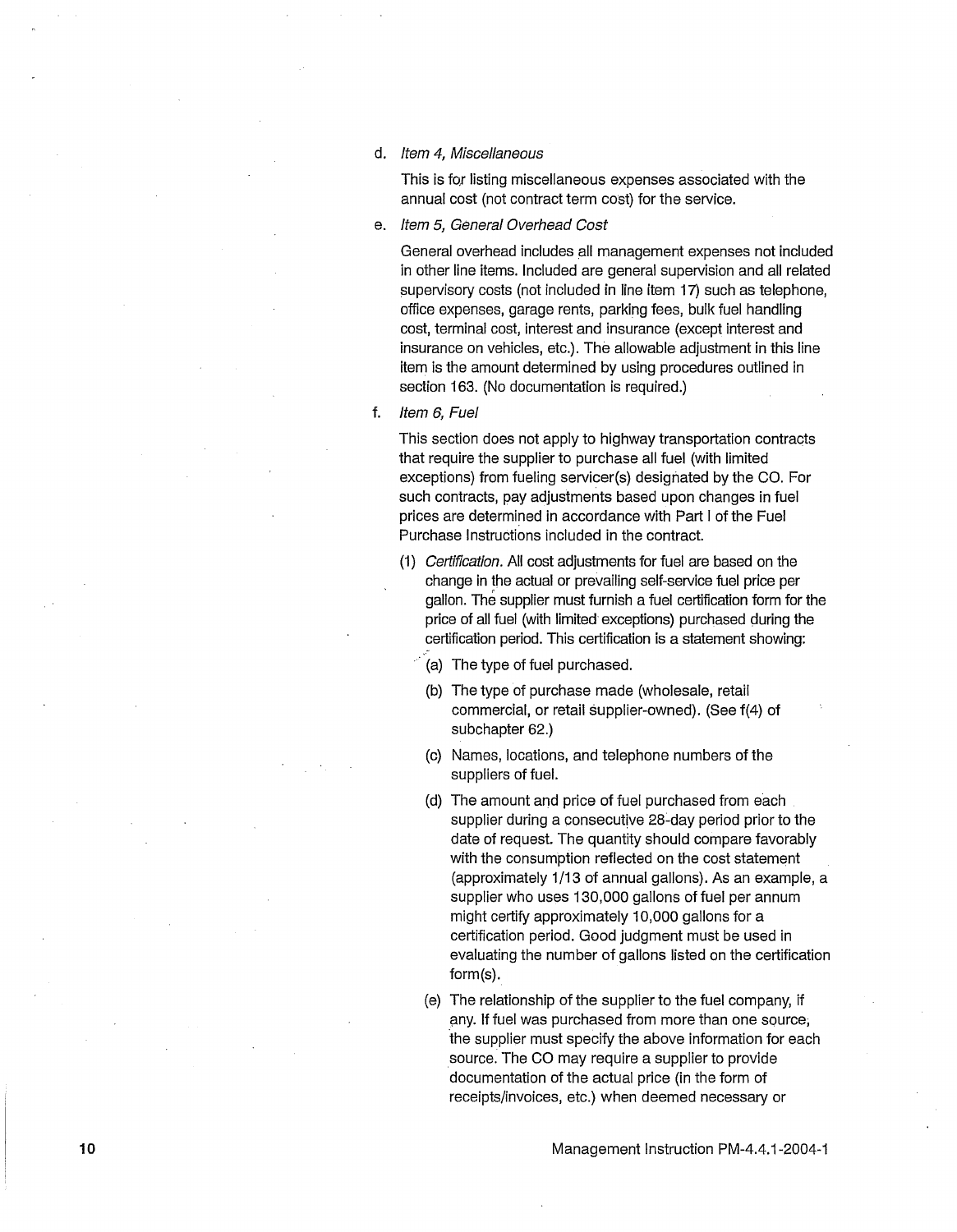appropriate. However, the CO must require the supplier to provide fuel receipts not less frequently than once per annum.

- (2) Calculation of Cost
	- (a) Increases or decreases in fuel cost are based on the allowed gallons shown on the last approved cost statement multiplied by the average price per gallon for the 28-day period shown on the certification. The average cost per gallon is a weighted average based on the quantity of fuel purchased at each price.
	- (b) The CO aggregates fuel prices from a reasonable number of sources in general metropolitan areas where suppliers purchase fuel to establish prevailing fuel rates for wholesale and retail. The CO may also contact the sources to verify the price of fuel shown in the supplier's certification.
- (3) Filing Eligibility. Suppliers may file for a fuel adjustment in the form of a one-line adjustment request when the average price of fuel for the certification period changes by at least 5 cents . per gallon from the unit cost allowed in the last approved cost statement. A fuel certification statement as described in f(1) . of subchapter 62 must accompany these one-line adjustment requests. In addition, each supplier must have filed a fuel purchase plan as described in f(6) of subchapter 62. Fuel price changes submitted with economic adjustments do not require a 5-cent per-gallon change in order for the price to be adjusted.
- (4) Fuel Purchases. Suppliers may purchase fuel from any source. Depending on where and how (retail or wholesale) purchases are made, one of the following will apply:
	- (a) Wholesale Purchase. The supplier will be allowed compensation for the actual wholesale price paid for fuel. If the wholesale price per gallon exceeds the prevailing self-service retail commercial rate, the adjustment will be allowed based on the prevailing self-service retail (if available) commercial rate. The calculation of this amount is described in f(2) of subchapter 62.
	- (b) Retail Purchase  $-$  Commercial Fuel Company. The supplier will be allowed compensation for the actual retail price paid for self-service retail fuel purchases (where a choice is available). The calculation of this amount is described in f(2) of subchapter 62.
	- (c) Retail Purchase Supplier-Owned Fuel Company. A supplier-owned fuel company is a fuel company that is substantially owned or controlled by a supplier, a member of the supplier's· immediate family, the officers of the corporation (if the supplier is a corporation), their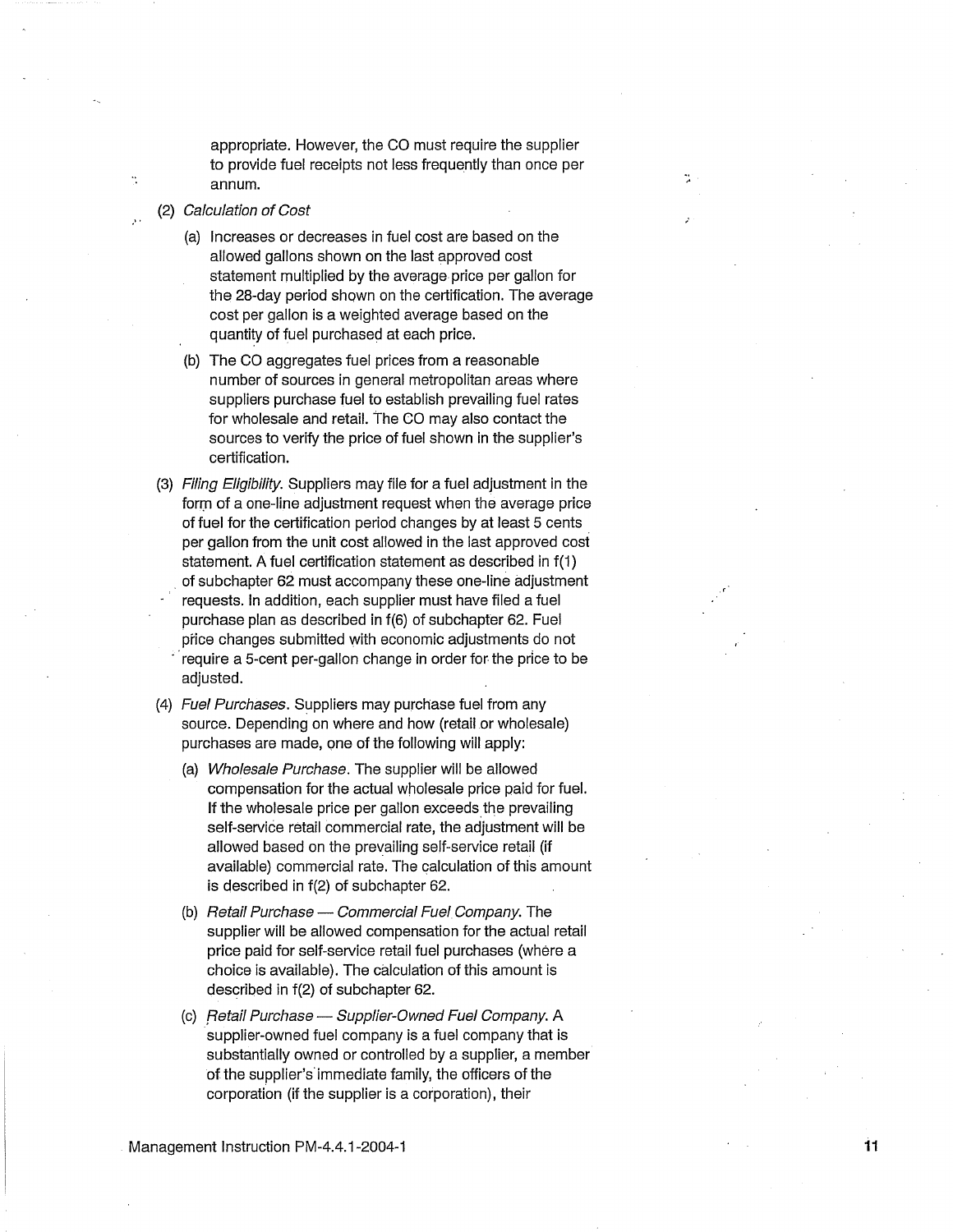immediate families, and partners or their immediate families. Such fuel companies will be considered as retail " fuel companies, and a purchase from such a source by a ,. supplier will be considered as retail purchase from a supplier-owned fuel company. The supplier may be allowed, as compensation, the area prevailing wholesale rate for the type of fuel purchased. If the prevailing wholesale rate per gallon exceeds the prevailing self-service retail commercial rate, the adjustment will be allowed based on the prevailing self-service retail (if available) commercial rate. The calculation of this amount is described in f(2) of subchapter 62.

#### (5) Reexamination of Prior Fuel Allowances

- (a) New Certification. To avoid continuous reimbursement to a supplier at a higher rate, all contracts may be reviewed monthly by the CO to identify instances where it is suspected that a supplier is being allowed reimbursement for fuel costs greater than those actually being incurred. For any contracts in which the amount currently allowed exceeds the current prevailing self-service price (either wholesale or retail, as appropriate) by at least 5 cents per gallon in the area where the fuel is purchased and at least 60 days have elapsed from the effective date of the last fuel adjustment and no new fuel certification has been filed, the CO may require the supplier to file a new certification. The new certification is to cover the 28-day period starting with the immediately preceding 28 days from the date of receipt by the supplier of the recertification request. COs must send recertification notices via certified/return receipt First-Class® Mail. Suppliers have 60 days from the date they receive the notice to provide the recertification.
- (b) New Fuel Allowance. The fuel allowance will be recomputed on the basis of the new certification if the change has been at least 5 cents per gallon. The effective date of the new rate will be the first day of the HCR-TPC that began during the certification period. If the requested recertification has not been received by the due date, the fuel allowance will be recomputed based on the area prevailing self-service rate (wholesale or retail, as appropriate) with an effective date of the first day of the HCR-TPC that began during the requested certification period. This change will be processed regardless of the amount of change in fuel price.
- (6) Fuel Purchase Plan. During the term of the contract, the supplier may elect to change fuel purchase plans. No change will be permitted, however, that will result in an increase in the total compensation allowed the supplier. Therefore,

12 Management Instruction PM-4.4. 1-2004-I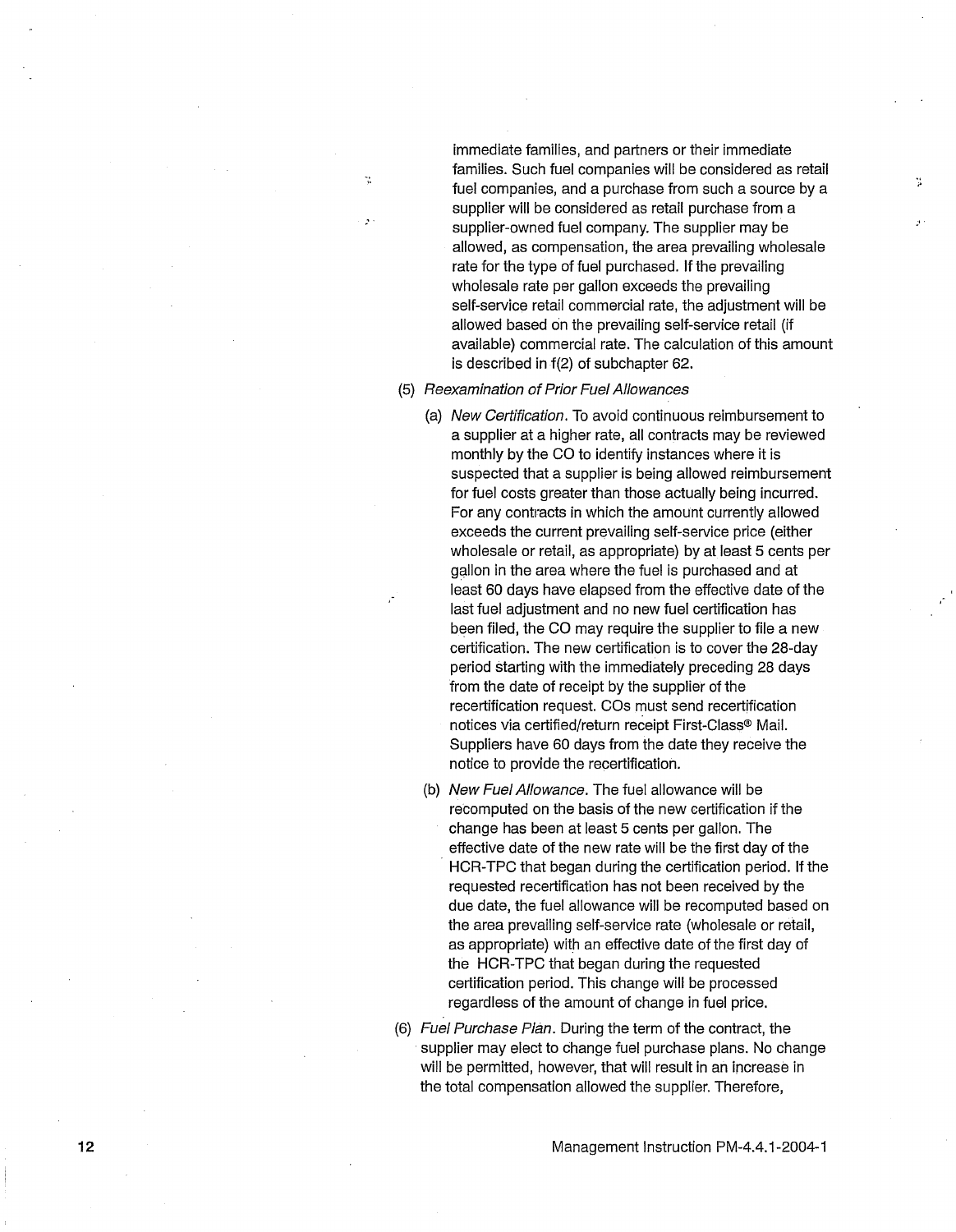suppliers may be required to appropriately realign the specific line items of their cost statement. Likewise, the supplier will be given the opportunity to realign the cost statement so that  $\overline{a}$ the fuel purchase plan change does not result in a reduction in the total compensation. To change plans, the supplier must, in writing, provide the CO with the following information:

(a) The type of change desired:

- (i) Wholesale to retail commercial.
- (ii) Wholesale to retail supplier-owned.
- (iii) Retail commercial to wholesale.
- (iv) Retail commercial to retail supplier-owned.
- (v) Retail supplier-owned to wholesale.
- (vi) Retail supplier-owned to retail commercial.
- (vii) Changes in purchase ratio (specify).
- (b) The last 28 days of fuel certification under the current plan and the first 28 days of fuel certification under the proposed plan.
- (c) A realigned cost statement that shows the increased or decreased fuel line item cost and offsetting decreased or increased cost on another line item(s).
- (d) A new fuel purchase plan showing the effective date of the new plan. (The effective date must be the same as the first day of the fuel recertification period.) Suppliers must notify the CO within 60 days of the date they permanently change the manner in which they purchase fuel and must change their fuel purchase plah accordingly within that 60-day period. Failure to do so may result in termination of the contract for default.

#### g. Item 7, Oil

Base the adjustment for the cost of oil on documented unit cost.

- h. Item 8, Insurance
	- (1) General. This item is the cost of insurance on vehicles used in the performance of service on the route. (Insurance coverage carried by suppliers for terminal facilities, keyman insurance coverage, etc. should be included in Item 5, General Overhead Cost.) The adjustment will be allowed only when there is an increase or decrease in cost of "same . coverage" as reflected in the last approved cost statement (see Realignment below). Cost of additional coverage purchased at the option of the supplier is not allowable. Also, no adjustment will be allowed for the higher cost of insurance caused by the supplier's high accident rate or other actions

 $\mathbf{r}$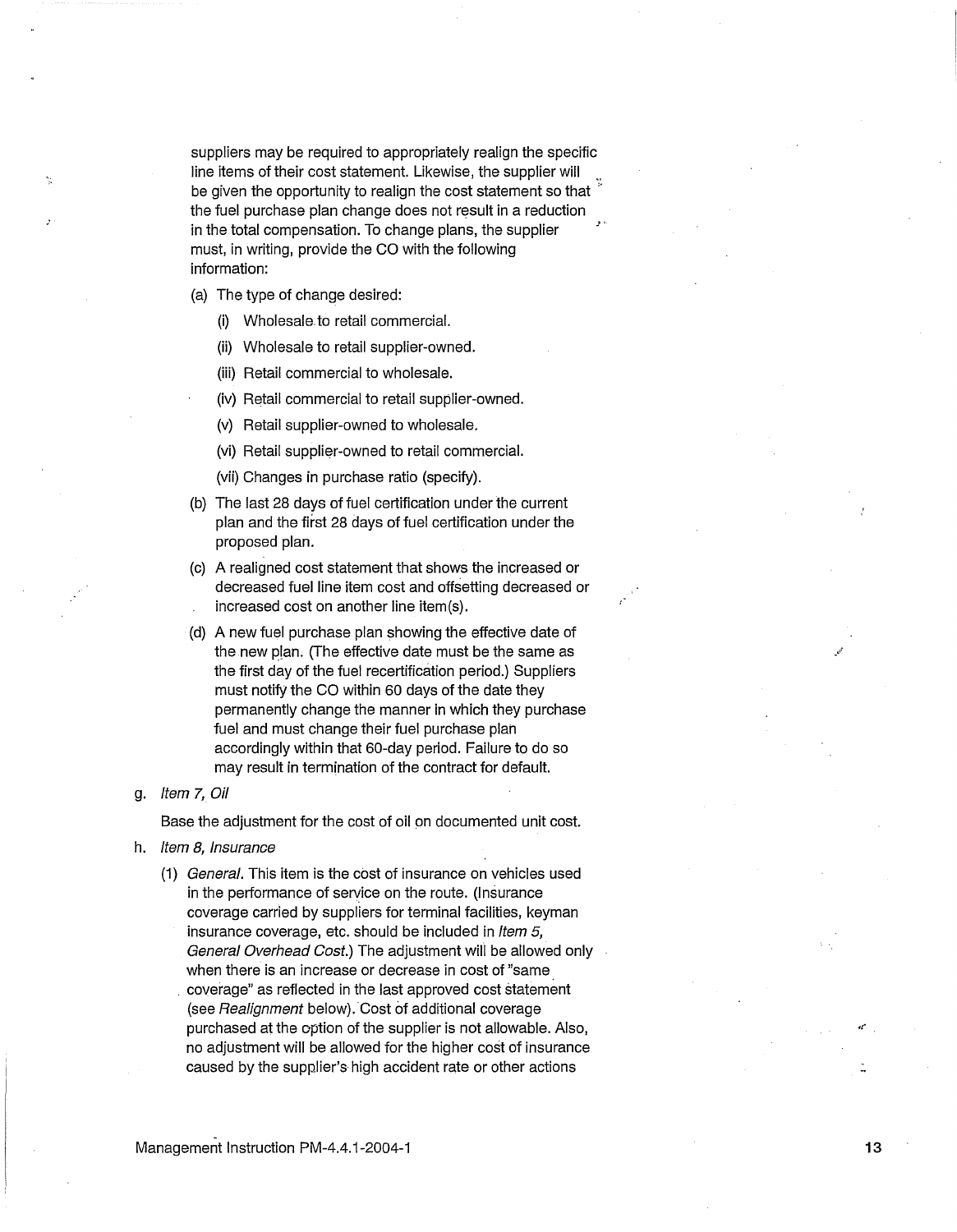within the reasonable control of the supplier that result in increased premiums.  $\ddot{\hspace{1cm}}$ 

- (2) Realignment. In instances where the current costs shown in Item 8, Insurance, can be reduced due to the development of supplier or industry-initiated programs, the supplier may be permitted to realign the cost statement to reflect the new documented insurance costs and retain the money to the extent that it is used in the development and maintenance of . programs or other initiatives designed to reduce insurance cost. As an example, a supplier may, with approval, elect to assume responsibility for a portion of liability claims or develop a safety program that reduces insurance cost. The cost statement may be realigned and the supplier permitted to retain the savings for the maintenance of the programs or liability exposure. However, the annual contract rate may not be increased as a result of any such realignment. Decreases in insurance costs that are not due to the development of documented supplier or industry-initiated programs may not be realigned and may decrease the annual contract rate to the extent increases have been granted during the term of the contract. (Such decreases would include general rate reductions, change of insurance carriers, etc.)
- (3) Documentation. The supplier is required to document both previous and current insurance cost. Policies must be provided that reflect amounts and types of coverage and premium cost identifying vehicles used on the route.
- (4) Gross Receipts. The CO allows an adjustment of a supplier's insurance cost when the policy cost is based on a percentage of the supplier's annual gross receipts and the request for ah insurance adjustment is accompanied with a request for any adjustment that changes the annual rate. In computing the amount of increased insurance cost, use the following procedure:
	- 1. Determine the total of column Ill of PS Form 7463 exclusive of insurance. (Insurance cost may be included, however, provided that the supplier provides proof that the insurance carrier uses insurance cost in developing total insurance cost).
	- 2. Identify the documented gross receipts insurance rate per \$100 and change to a decimal equivalent.
	- 3. Subtract decimal equivalent of insurance premium rate (e.g., 7.05 percent converted to .0705) from decimal equivalent of gross adjustment base (100 percent expressed as 1.0000).
	- 4. Determine the new contract rate by dividing step 1 by 3.
	- 5. The difference between amounts in steps 4 and 1 is the allowable insurance cost.

14

 $\sigma$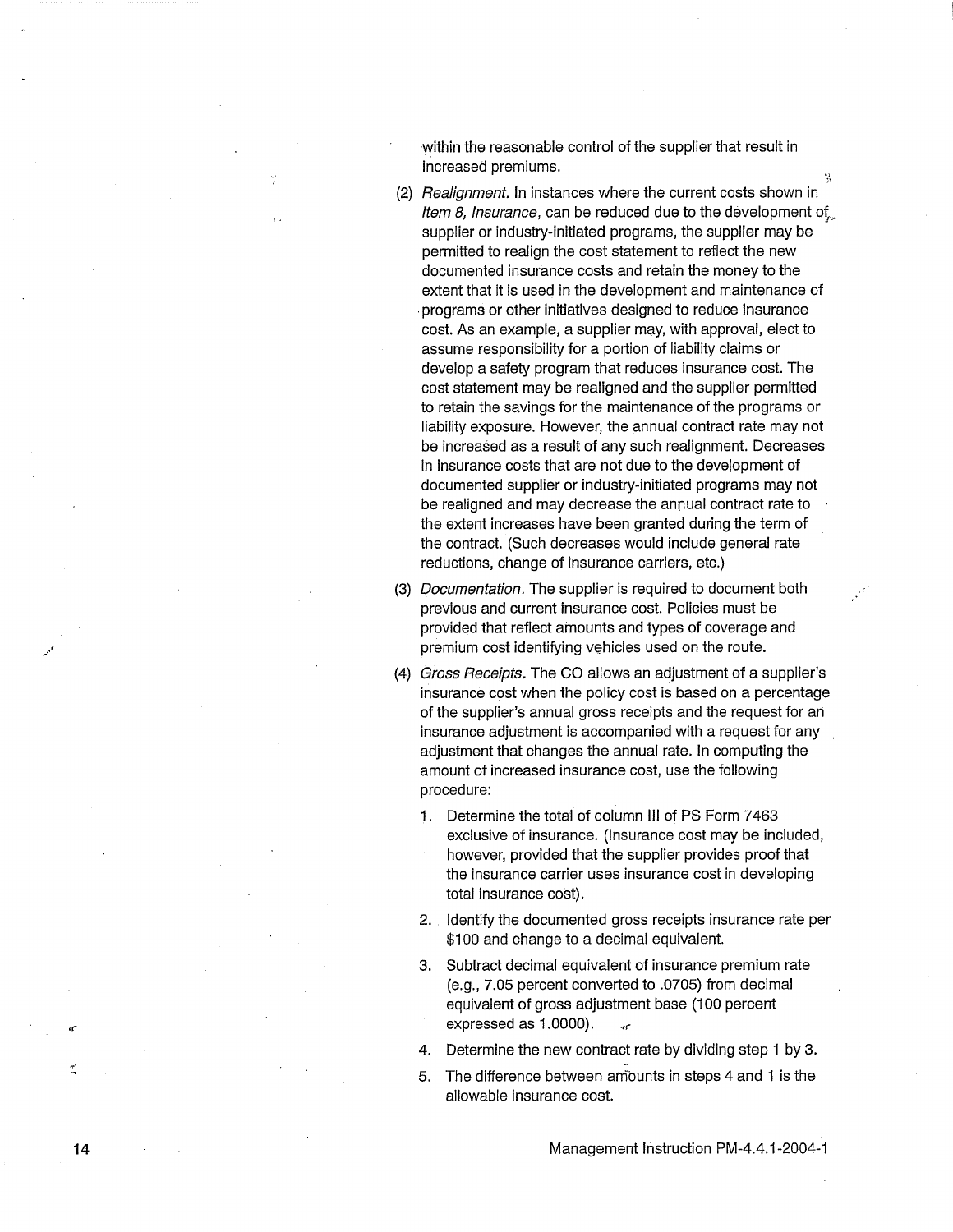6. The new contract rate multiplied by the gross receipts insurance rate (expressed as a decimal) must equal the allowable insurance cost found in h(4)5 of subchapter 62.

#### **Example:**

- 1. Total of column Ill of PS Form 7463 exclusive of insurance  $cost = $47,904.00$
- 2. Documented gross receipts insurance rate = \$7.05 per \$100.00

Expressed as a decimal equivalent (move decimal two places to the left)  $= .0705$ 

- 3. 1.000 less .0705 = .92950
- 4. New contract rate =  $$47,904.00$  divided by .92950 = \$51,537.00
- 5. Allowable insurance cost =  $$51,537.00$  less  $$47,904.00 =$ \$3,633.00
- 6.  $$51,537 \times .0705 = $3,633.00$
- **Note:** The procedure described above is applicable to the cost statement any time there is an increase or decrease in the contract annual rate. In processing adjustments that reduce the contract annual rate, the CO may process the insurance reduction as outlined above. The adjustments may reduce the contract rate to below the original proposal price.

i. Item 9, Miscellaneous Road Taxes

This item is for federal highway use tax, state highway use tax, state mileage tax, and state road tax. Increases due to additional state or federal taxes incurred by the supplier are allowable when properly documented.

j. Item 10, Tolls

New or increased toll fees are allowable when incurred.

k. Item 11, Total Field and Operational Cost

Sum of items 1 through 10.

- I. Item 12, Straight Time
	- (1) The contract rate of compensation may be adjusted to offset increased driver costs resulting from the application of a new wage determination. Economic adjustments due to the application of new wage determinations occur only as a result of the determination of minimum prevailing SCA wages and fringe benefits applicable at the beginning of a renewal period, or when an increased or decreased wage determination is otherwise applied to the contract and becomes applicable to the contract by operation of law, and the supplier increases or decreases wages or fringe benefits of employees working on the contract in order to comply with

Management Instruction PM-4.4.1-2004-1 15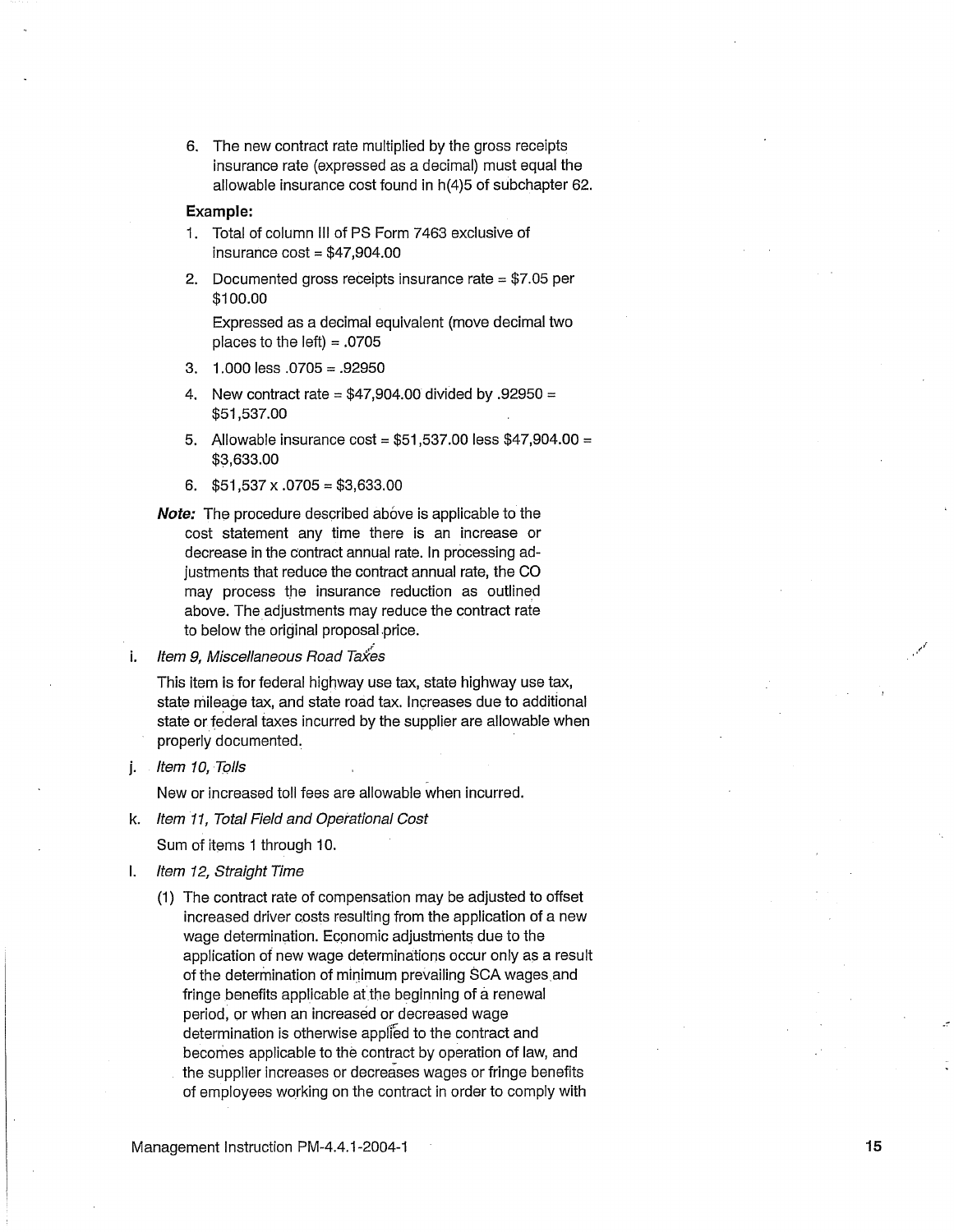the SCA. Such adjustments are determined in accordance with PM Clause 9-12, Fair Labor Standards Act and Service Contract Act - Price Adjustment (January 1997).

- (2) The allowable adjustment is determined by multiplying the allowable hours by the hourly straight time rate.
- (3) The allowable hours are the hours shown on the cost statement of the original proposal, renewal contract, subcontract, last approved adjustment, or negotiated service change, whichever is latest, plus increased hours necessitated by service change orders, new or revised statutes, or other changed conditions affecting the hours required to perform the service. Conversely, service change orders, new or revised statutes, or other changed conditions that enable the supplier to reduce paid hours will reduce the allowable hours and offset allowable increases in other line items (or result in a reduction in the annual rate).
- (4) Payroll journals or check stubs that reflect the number of hours paid, in addition to fringe benefits and the gross amount paid, will normally constitute sufficient documentation to support increased costs for these items. If the supplier has a collective bargaining agreement with employees, that document should normally be sufficient to document the employees' salary scale. The incorporation of a new'wage determination into a contract requires the supplier to pay, as a minimum, the new wage rate. Therefore, a request for adjustment when a new wage determination is incorporated into a contract should be allowed without immediate documentation. The CO may require the supplier to furnish copies of payroll journals and/or check stubs within 90 days after the effective date of the increased wage rate. If the supplier fails to provide the requested information within 60 days of receipt of the request for the information, the contracting officer may retroactively rescind the adjustment. If the supplier provides the requested documentation at some later date, the adjustment will become effective the first day of the HCR-TPC in which the documentation is received.
- (5) The wages of terminal employees and/or supervisors are to be included in either item 1B or item 5 and, therefore, are not to be considered in this item.
- m. Item 13, Overtime

The allowable adjustment is determined by multiplying the allowable hours by the hourly overtime rate.

n. Item 14, Payroll Taxes

This is for federal or state payroll taxes paid on salaries of drivers. The contract rate of compensation may be adjusted to ·offset any increased cost incurred for these payroll taxes. Social Security tax paid by employers is based on a percentage rate of

à.

\_,

 $\mathscr{N}$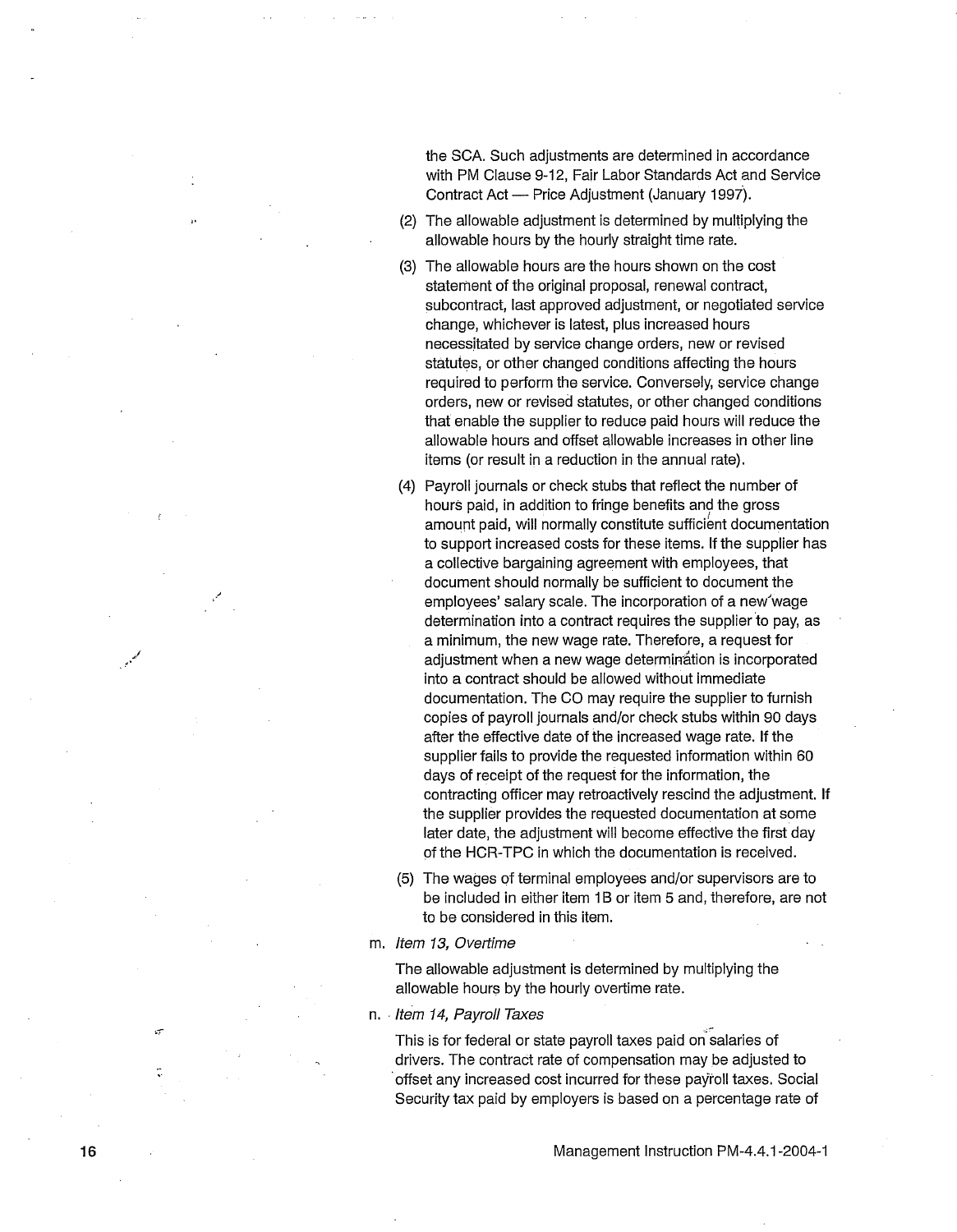each employee's earnings up to the maximum as specified by law. The rates for federal and state unemployment compensation are controlled by federal and state governments. The supplier must adequately document the cost of federal and state unemployment compensation taxes wh'en a request for an economic cost adjustment is filed. Worker's compensation is based on the experience factor of the employer and, therefore, may vary from year to year and supplier to supplier. The supplier may be allowed up to the manual rate for worker's compensation without consideration of experience modification. As an example, the supplier may, due to a low claims record, reduce rates below the manual rate. The resulting savings may be realigned to another line item. Self-employment tax paid by the supplier is not an adjustable item.

#### o. Item 15, Fringe Benefits

This item is for the cost of employee health and welfare, pension benefits, vacations, and holidays based on the number of employees reflected by the number of hours in items 12 and 13.

The Postal Service allows adjustments based on increased costs resulting from a new wage determination. Economic adjustments due to the application of new wage determinations occur only as a result of the determination of minimum prevailing SCA wages and fringe benefits applicable at the beginning of a renewal period, or when an increased or decreased wage determination is otherwise applied to the contract and becomes·applicable to the contract by operation of law, and the supplier increases or decreases wages or fringe benefits of employees working on the contract in order to. comply with the SCA. Such adjustments are determined in accordance with PM Clause 9-12, Fair Labor Standards Act and Service Contract Act - Price Adjustment (January 1997). Fringe benefits are computed on the basis of the number of hours employees work. In cases where an employee does not work 40 hours per week, the fringe benefits are prorated according to the number of hours worked.

p. Item 16, Total Operations Labor Cost

Sum of items 12 through 15.

- q. Item 17, Supplier's Wages, Personal Driving/Supervision
	- (1) The allowable adjustment in the supplier's wages granted solely for changed economic conditions is limited to the amount shown on the last approved cost statement multiplied by the percentage increase/decrease in CPIW since proposal closing, renewal, or last approved economic cost adjustment, whichever is the latest. (No documentation is required.)
	- (2) Determine the adjustment by multiplying the annual cost by the appropriate CPIW multiplier and then dividing the product by the allowable hours shown on the last approved cost statement to obtain the per hour unit cost. If new hours are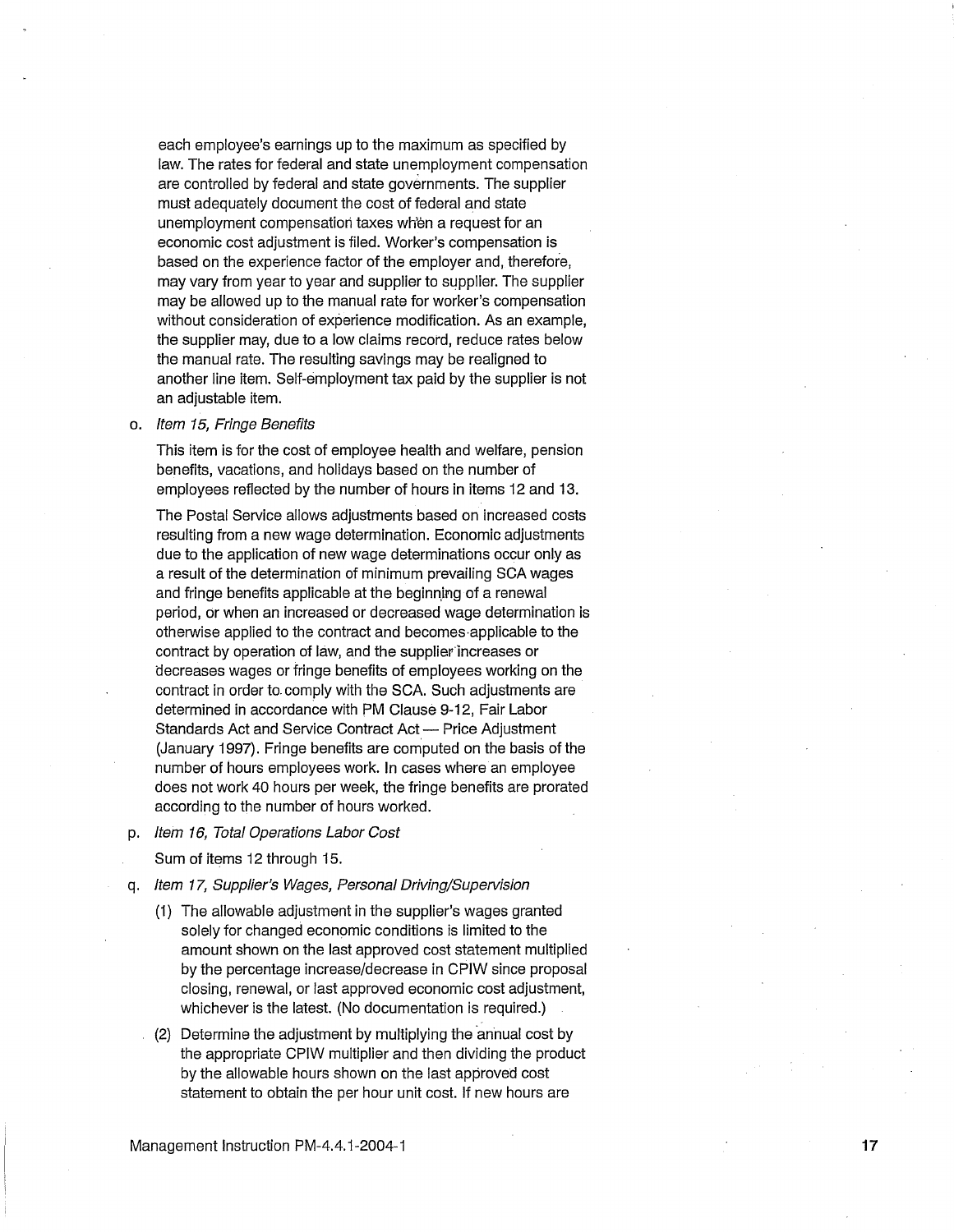being added to the contract, multiply the new annual hours by the new hourly rate to determine the new annual cost.

- (3) The supplier's wages may be increased in all cases to allow the supplier at least the minimum wages established by the Fair Labor Standards Act (as amended). If local minimum wages exceed Fair Labor Standards Act wages, the CO may adjust the supplier's hourly wage rate up to the local minimum wage.
- (4) Contracting officers are authorized to approve one-time payments when the illness of the supplier forces the supplier to temporarily employ a driver. Any reasonable increase over the hourly rate that suppliers were receiving for their own driving time may be approved. The one-time payment is normally limited to the amount of increased cost for a period of 30 days or less. Requests for compensation that exceed 30 days must be approved by the Transportation Portfolio manager or the manager's designee.
- r. Item 18, Total Cost
	- Sum of items 11, 16, and 17.
- s. Item 19, Return on Investment

Return on investment may be adjusted only When vehicles used on a route are replaced and an increase is allowed in item 1A. The adjustment in return on investment is limited to a maximum of 10 percent of the change allowed in item 1A.

t. Item 20, Total Contract Rate

Sum of items 18 and 19.

### **63 Establishing CPIW Factors and Percentage**

### **64 Change Formula for an Economic Adjustment**

#### s41 **Establishing CPIW Factors**

Perform the following steps to establish the CPIW factors for an economic adjustment.

- 1. Identify the HCR #.
- 2. Identify the date the request is received by the CO.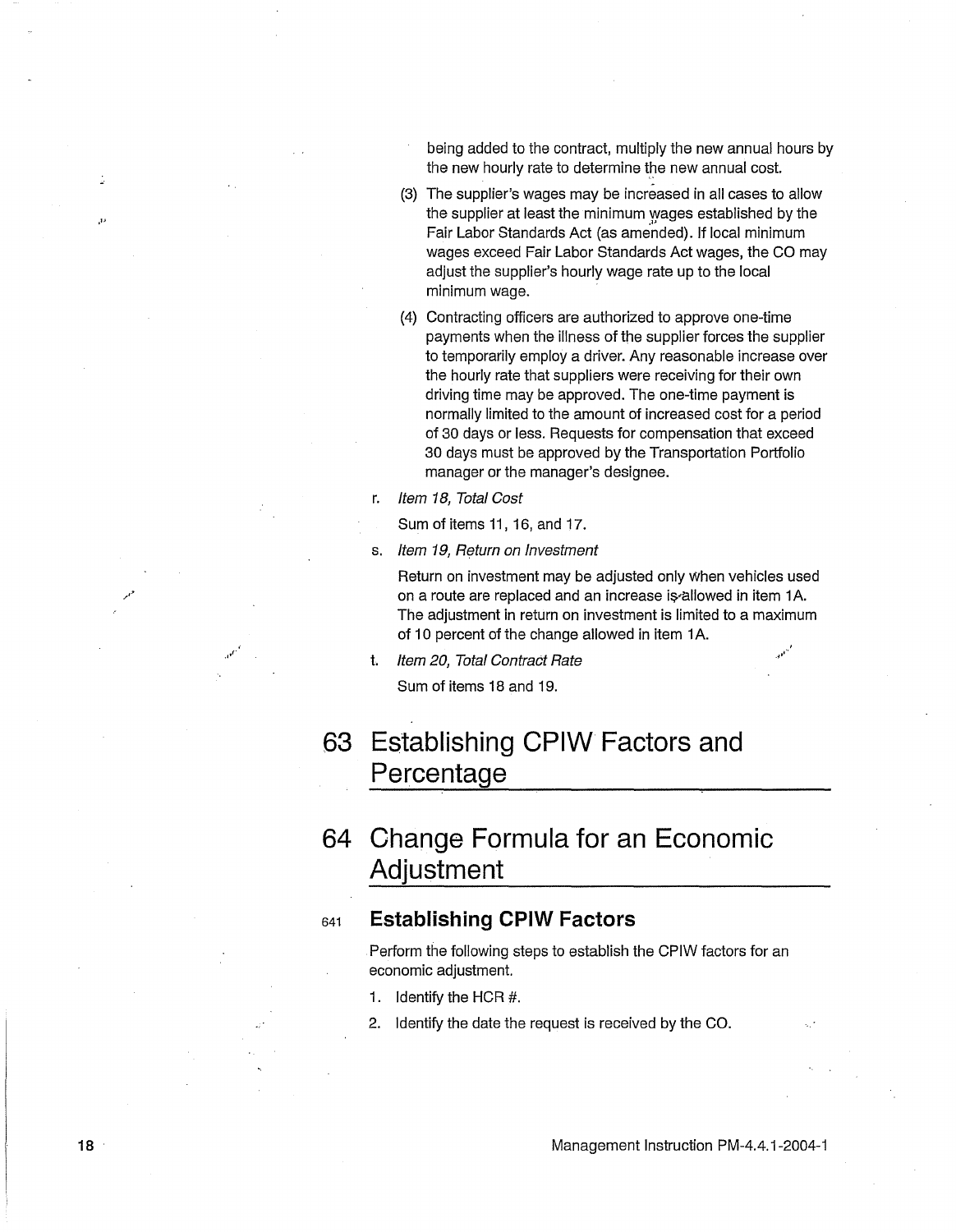3. Determine the beginning month of the comparison period. This is the month that contains one of the following dates, whichever is latest:

Proposal Closing Date \_\_\_\_

Renewal Date

Last Economic Adjustment Date (if applicable) \_\_

Not applicable - Return to supplier, denied.

- 4. Determine the ending month of the comparison period. This is the month prior to the month in which the request is received by the CO (see step 2).
- 5. Determine the beginning CPIW number. This is the CPIW number for the month **prior to** the beginning month identified in step 2.
- 6. Determine the ending CPIW number. This is the CPIW number for the month prior to the HCR-TPC in which the request is received by the CO. The data gathered in this section will be used to calculate the percentage change formula in part 632.
- **Note:** The CPIW comparison date is adjustment-specific and not · line-item-specific. As an example, when submitting an economic adjustment, a supplier may elect to request a CPIW adjustment on line items 1B and 5. At the next adjustment, the CPIW comparison dates would be the same for all line items adjustable by CPIW, except items 1A(1) or 1A(2) equipment.

#### <sup>642</sup>**Establishing the Percentage Change Formula**

The supplier will be allowed an amount equal to the percentage change in the CPIW for those items adjustable by CPIW changes. Determine the percentage change as described in the example below:

- 1. Determine the effective date of adjustment. This is the first day of the highway contract route transportation pay cycle in which the request was received.
- 2. Identify the beginning CPIW number (from part 631, step 5).
- 3. Identify the ending CPIW number (from part 631, step 6).
- 4. Calculate the percentage factor. Divide the ending CPIW number by the beginning CPIW number. Carry the decimal to five places.

,.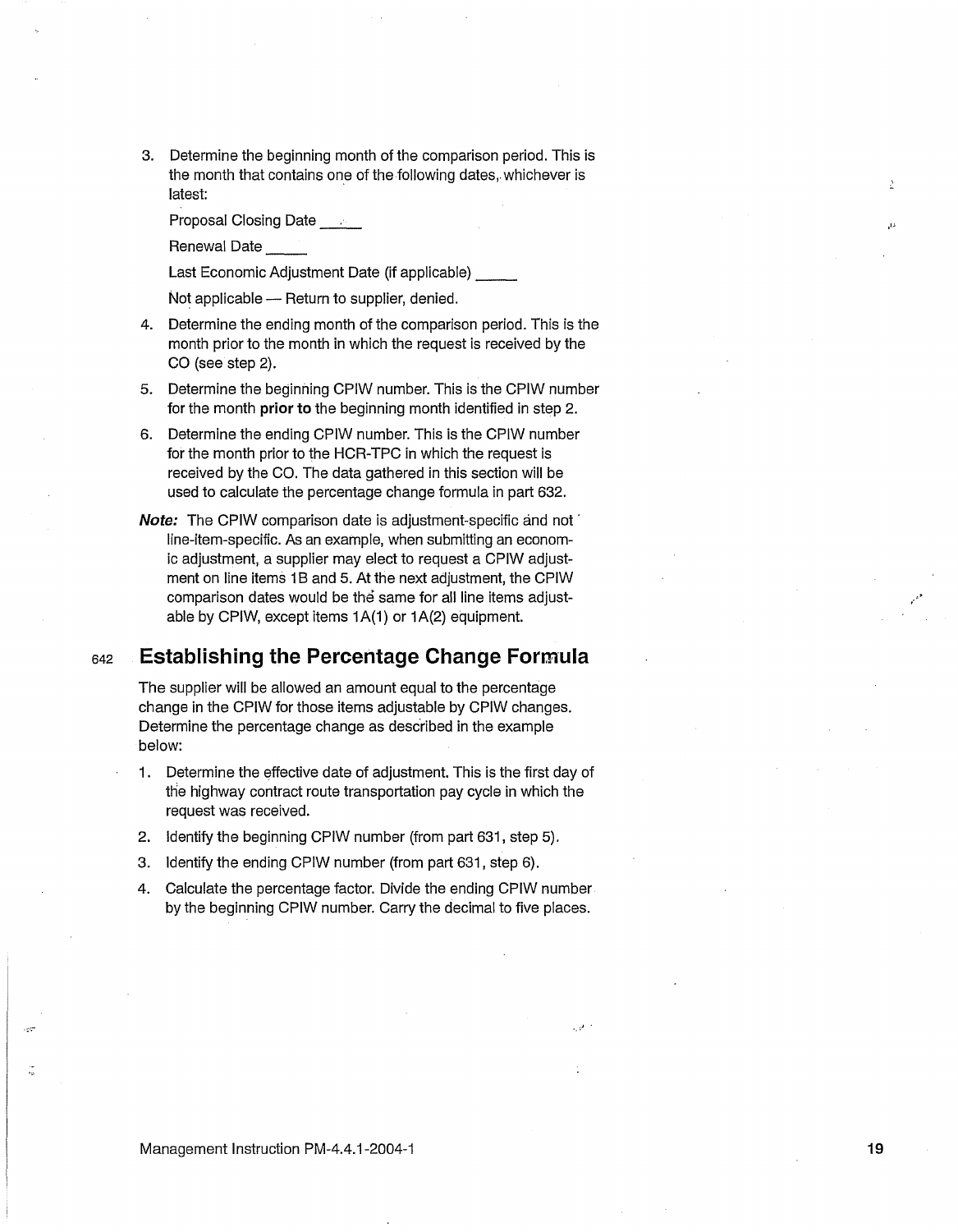- 5. Calculate the new allowable amount per line item. Use the line items in column 111 of the most recently approved cost statement. Multiply a line item by the percentage factor.
- **Note:** Apply only to line items eligible to be adjusted by CPIW changes.

#### **Example:**

Establishing the Percentage Change Formula for an Economic **Adjustment** 

- 1. Effective date of adjustment: October 6, 2001
- 2. Beginning CPIW number (from part 631, step 5): 169.1
- 3. Ending CPIW number (from part 631, step 6): 174.8
- 4. 17 4.8 divided by 169.1 = 1.03371
- 5. (For a line item in which the last approved amount is, for example, \$2,500.00:) \$2,500.00 x 1.03371 = \$2,584.28, the new allowable amount.

#### <sup>643</sup>**Approving the Request**

The CO or COR issues orders on PS Form 7440, Contract Route Service Order, and provides a copy to the supplier.

### <sup>644</sup>**Denying the Request** ··

When an adjustment request is denied, the CO or COR advises the supplier of the reason for this action. A detailed explanation is required.

### <sup>645</sup>**Supplier Appeals**

When a supplier makes a request for adjustment in compensation for economic reasons, and the CO's allowance is less than that requested, the CO will advise the supplier in writing of each item disallowed in whole or in part and the specific reasons why. After the CO has provided a final decision, if the adjustment is disputed by the supplier, the case may be appealed by the supplier in accordance with the claims and disputes provision of the contract.

•.. ,,·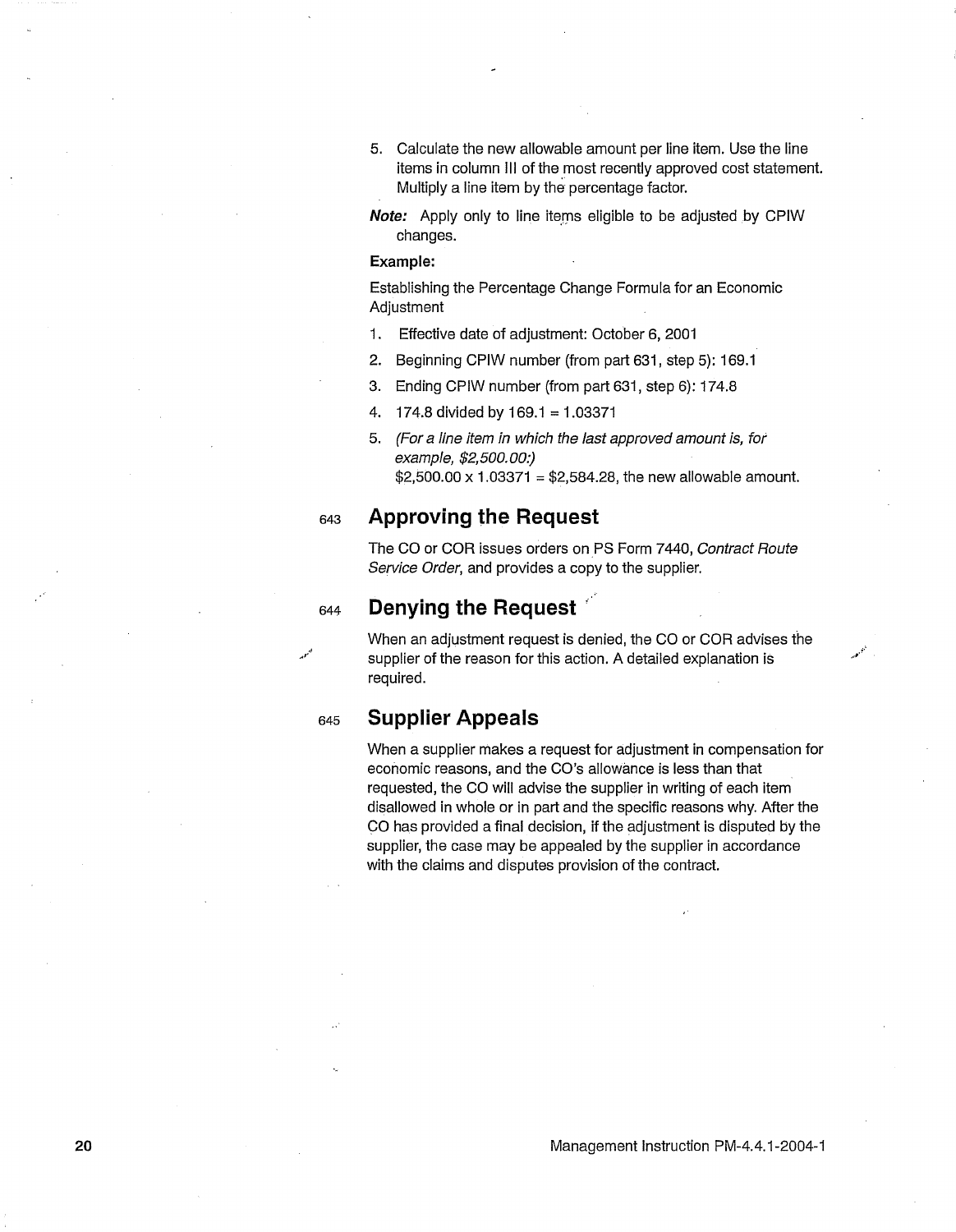## **1 Effective Date**

### **71 General·**

Adjustment of different line items may be effective on different dates as prescribed in the following section. Economic adjustments, that is, an adjustment solely for economic reasons, including supplier's wages, for awarded contracts will not be granted more frequently than every 13 HCR-TPCs (364 days). The first economic adjustment after a renewal may be granted seven HCR-TPCs (196 days) after the effective date of the renewal and every HCR-TPCs (364 days) thereafter.

### **72 Other Than One-Line Adjustments**

The effective date of an approved economic adjustment (other than one-line adjustments and documented line items) is the first day of the HCR-TPC in which the completed PS Form 7463 is received. If the supplier's initial request is not supported by the necessary documentation and the supplier fails to respond to the CO's request for documentation within 28 days of the request (either providing the requested documentation or advising the CO when the documentation will be provided), the adjustment for all line items will become effective the first day of the HCR-TPC in which the necessary documentation is received.

, .. --\_,-

¢

 $\overline{1}$ 

,-· \_.,

### **73 One-Line Fuel Adjustments**

This section does not apply to highway transportation contracts that require the supplier to purchase all fuel (with limited exceptions) from fueling servicer(s) designated by the CO. For such contracts, pay adjustments based upon changes in fuel prices are determined in accordance with Part I of the Fuel Purchase Instructions included in the contract. The effective date for supplier-initiated one-line fuel adjustments will be the first day of the HCR-TPC that begins during the certification period, provided the request for adjustment and supporting documentation are received within 60 days after the last day covered in the certification period. If the request is not received in this time period, the effective date will be the first day of the HCR-TPC in which the request is received. The CO must process the adjustment as explained in subchapter 62.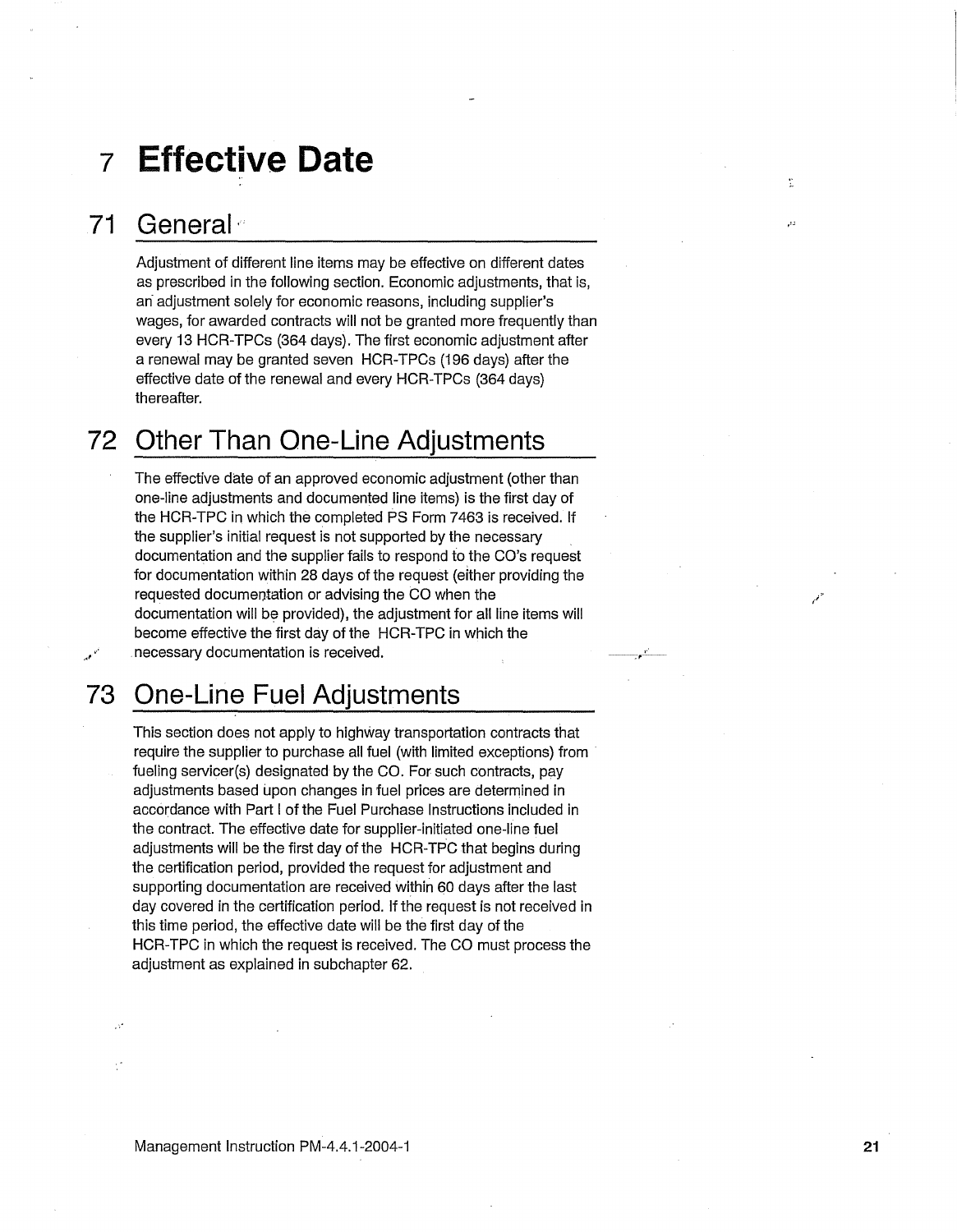### **74 New Wage Adjustments**

Adjustments due to the application of a new wage determination will be allowed only as a result of the determination of minimum prevailing SCA wages and fringe benefits applicable at the beginning of a renewal period, or when an increased or decreased wage determination is otherwise applied to the contract and becomes applicable to the contract by operation of law (normally only on the 2-year anniversary date of the contract). Adjustments due to such application of a new wage determination are treated as one-line adjustments. The adjustment is effective on the date when the new wage determination becomes applicable to the contract, but in no event shall adjustments that increase compensation be effective earlier than the date when the supplier incurs the increased costs. Further, the supplier must provide all relevant supporting data for his or her increased costs and request adjustment within 60 days after the new wage determination becomes applicable to the contract. If the adjustment request and supporting data are not received within 60 days, the effective date is the first day of the highway contract route transportation pay cycle in which the request and supporting data are received.

### **75 Documented One-Line Adjustments**

Adjustments in documented line items will be retroactive to the date costs were incurred provided that the supplier has notified the CO of increases within 60 days of the supplier's knowledge of increases. If the supplier fails to notify the CO of increases within 60 days of having knowledge of those increases, then the increased costs will become effective the first day of the HCR-TPC in which documentation is received in accordance with subchapter 44.

### **76 Replaced Equipment Adjustments**

Adjustments in the rate of compensation due to the supplier's election to replace equipment on a route will be effective the date that such equipment was placed in service on the route, provided that the supplier notifies the CO within 60 days of the date replacement equipment was actually placed in service on the route. Adjustments for equipment are treated as documented one-line adjustments (see subchapter 75).